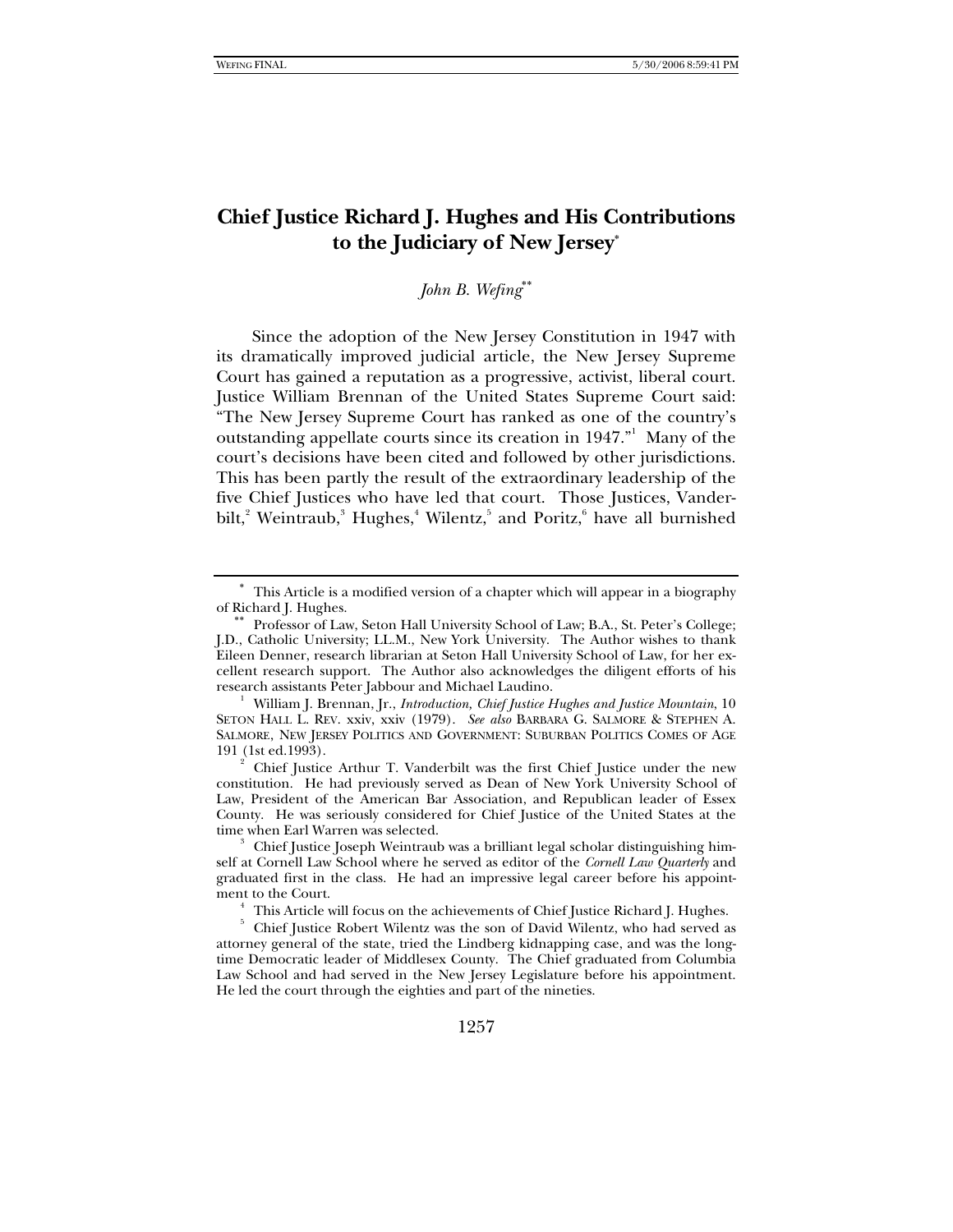that reputation.<sup>7</sup> This Article will focus on the achievements of Chief Justice Richard J. Hughes as he led the court for six years from 1973 to 1979. It will particularly focus on two issues where his decisions continue to have relevance today. They are the school funding cases<sup>8</sup> and the right to die case, *In re Quinlan*. 9

Hughes was the first and only person in New Jersey history to serve as both Governor and Chief Justice. He had served as Governor from 1962 to 1970. However, prior to his election as Governor he had served ten years as a judge. He had originally been appointed by Governor Alfred E. Driscoll as a judge of the Court of Common Pleas just before the 1947 Constitution came into effect. That appointment became an appointment to the County Court when the Constitution became effective. Later Governor Driscoll appointed him to the Superior Court. He served in many different capacities including Assignment Judge of Union County and as an Appellate Division judge. These designations demonstrated his excellence as a judge. The Chief Justice, who designates Assignment Judges and Appellate Division Judges, takes great care in making those appointments. He was also considered for the Supreme Court before leaving the bench for private practice in order to support his large family. Four years after leaving the bench for private practice he was elected Governor of the State of New Jersey.<sup>10</sup>

Hughes as Governor had been a progressive, activist Democratic leader of the State. He would carry over those characteristics into his role as Chief Justice.<sup>11</sup>

<sup>6</sup> Chief Justice Deborah T. Poritz had served as Counsel to the Governor and Attorney General before appointment to the court. She was the first woman Chief Justice in New Jersey.

Pierre Garvin was appointed as Chief Justice but died shortly after his appointment. 8

Robinson v. Cahill (*Robinson I*), 62 N.J. 473, 303 A.2d 273 (1973); Robinson v. Cahill (*Robinson II*), 63 N.J. 196, 306 A.2d 65 (1973), *cert. denied sub nom.* Dickey v. Robinson, 414 U.S. 976 (1976); Robinson v. Cahill (*Robinson III*), 67 N.J. 35, 335 A.2d 6 (1975), *cert. denied sub nom*. Klein v. Robinson, 423 U.S. 913 (1975); Robinson v. Cahill (*Robinson IV*), 69 N.J. 133, 351 A.2d 713 (1975), Robinson v. Cahill (*Robinson V*), 69 N.J. 449, 355 A.2d 129 (1976), Robinson v. Cahill (*Robinson VI*), 70 N.J. 155, 358 A.2d 457 (1976), Robinson v. Cahill (*Robinson VII*), 70 N.J. 464, 360 A.2d 400  $(1976).$ 

 <sup>70</sup> N.J. 10, 355 A.2d 647 (1976).

<sup>&</sup>lt;sup>10</sup> THE GOVERNORS OF NEW JERSEY, 1664–1974: BIOGRAPHICAL ESSAYS 223–28 (Paul A. Stellhorn & Michael J. Birkner eds., 1982).

Alvin S. Felzenberg, The Impact of Gubernatorial Style on Policy Outcomes: An in Depth Study of Three New Jersey Governors 182 (1978) (unpublished Ph.D. dissertation, Princeton University) (on file with author).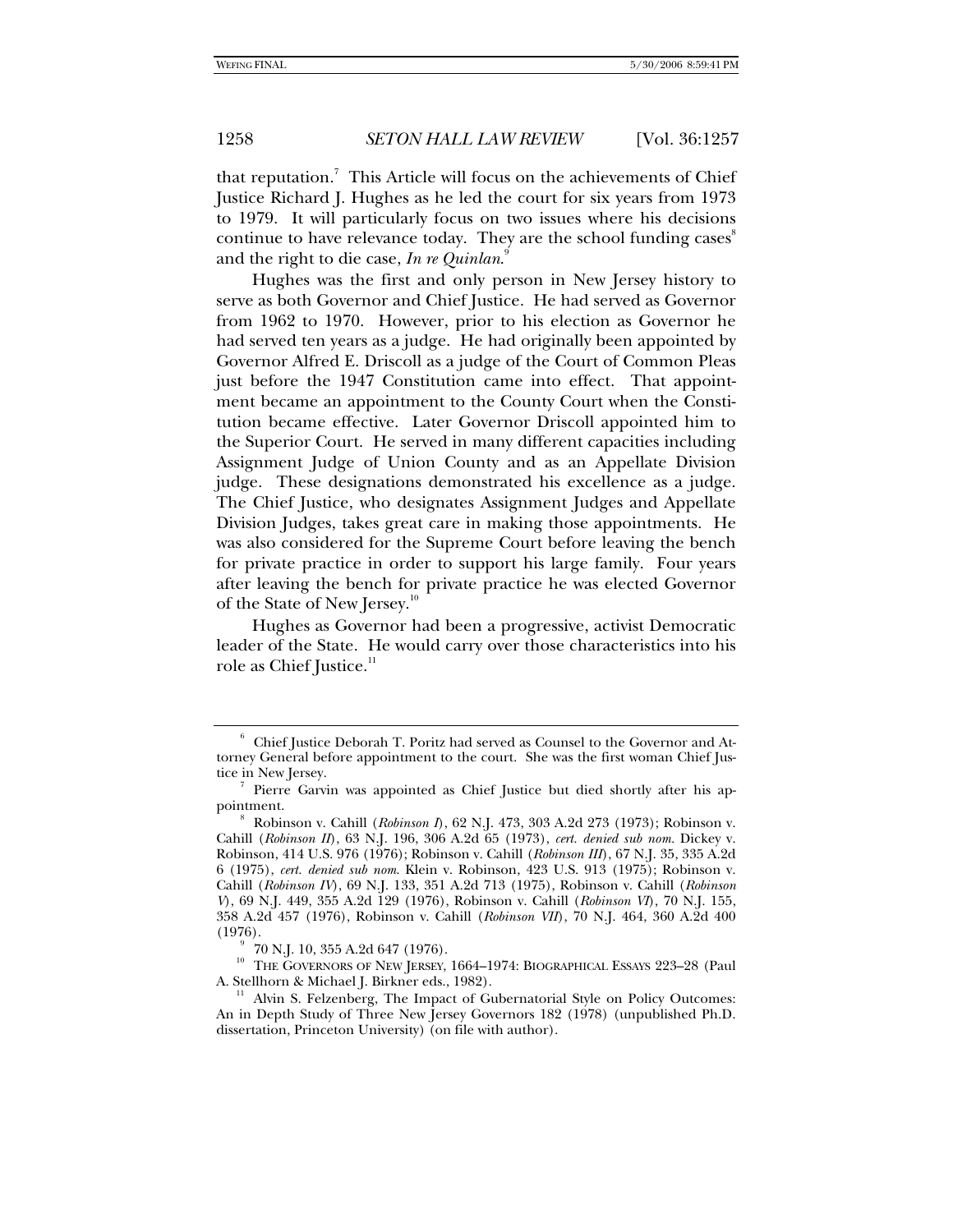His appointment as Chief Justice by Governor William T. Cahill, his gubernatorial successor and a Republican, was a shock to the state.<sup>12</sup> But, in spite of the fact that Cahill was a Republican and Hughes a Democrat, they were good friends.<sup>13</sup> They had met when Hughes was a judge and Cahill was a trial lawyer trying a major case before him. Hughes described him as "a great trial lawyer."<sup>14</sup> They were both Irish Catholics. They continued their relationship while Hughes was Governor and Cahill was a Congressman.

In August of 1973, Chief Justice Joseph Weintraub stepped down as Chief Justice of the New Jersey Supreme Court after sixteen years. Governor Cahill appointed his Chief Counsel, Pierre Garvin, to succeed Weintraub. Garvin died tragically in October of 1973. At that point, Cahill was a lame duck. A Democrat, Brendan Byrne, was poised to succeed him. Cahill knew that the Democrats would never let him appoint a Republican. Nevertheless, he still wanted to make the appointment. He realized that he could appoint the popular former Democratic Governor and he did so. Governor Byrne, the incoming Democratic governor who had been appointed to the Board of Public Utilities by Hughes, acquiesced.<sup>15</sup>

In many ways Hughes was an ideal candidate to serve as Chief Justice. He had many years of judicial and other legal experience to help him in his role as a member of that judicial body.<sup>16</sup> However, the role of Chief Justice also includes a large administrative component. The Chief Justice oversees a large and complex court system. Unlike some other court systems, the Chief Justice in New Jersey ac-

<sup>&</sup>lt;sup>12</sup> Ben Van Vliet, *County Officials, Lawyers Endorse Hughes*, DAILY REG. (Red Bank & Middletown, New Jersey), Nov. 9, 1973, at 2.

 $\delta$  Hughes had a great ability, despite his strong commitment to the Democratic party, to relate to members of the Republican party. He was able to depersonalize political differences.

<sup>&</sup>lt;sup>14</sup> Interview by George Amick & John Kolesar with Richard J. Hughes, Governor of New Jersey (1982) (transcript on file with author).

Interview with Richard Leone, former member of Governor Hughes' staff and later Treasurer of the State of New Jersey under Governor Brendan Byrne, in New<br>York, N.Y. (Dec. 6, 2004).

Judge Milmed, in discussing Hughes' influence on the development of administrative law in New Jersey, said: "Blessed by unique opportunity and ability to lead both the executive and judicial branches of our state government, he has built into that process lasting benefits of fair play and understanding for all the people of New Jersey of this and future generations." Leon S. Milmed, *Chief Justice Richard J. Hughes—Architect of a Responsive Administrative Process*, 10 SETON HALL L. REV. 78, 85 (1979).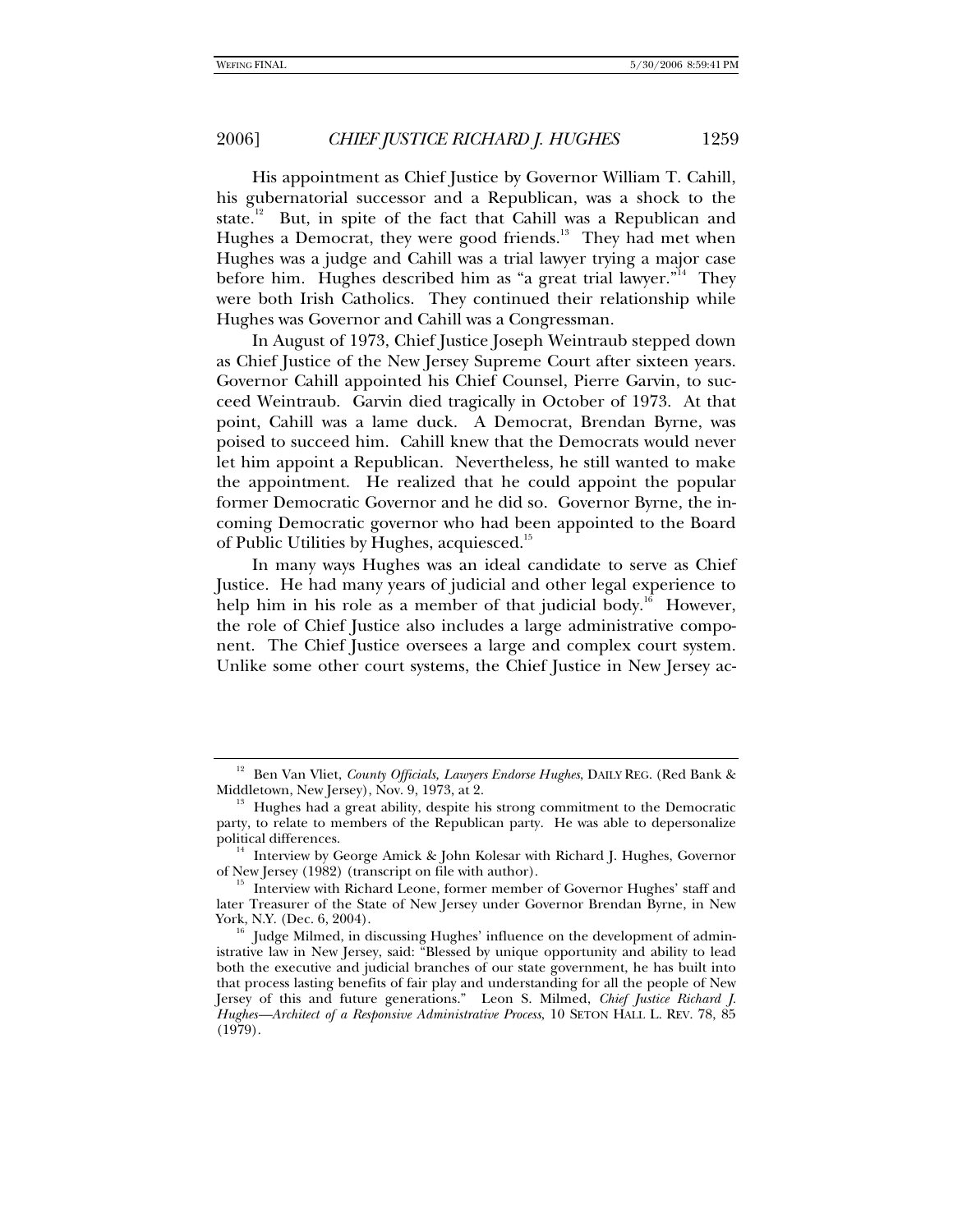tively manages the system.<sup>17</sup> For example, the Chief determines who will serve as assignment judges, who will serve as appellate division judges, and generally the division in which each of the Superior Court judges will serve. The Chief Justice is also responsible for running the support staff for the entire judiciary. Therefore, his experience in administering the state as Governor served as a great asset. Justice Morris Pashman, who served on the court with Chief Justice Hughes, said:

 Chief Justice Hughes was not only a great jurist, he was also an excellent administrator. Too often laymen are apt to forget that the major duty of a Chief Justice is that of supervising the conduct of all of New Jersey's courts. There can be no doubt that the many reforms quietly accomplished by Hughes as administrator will have a lasting impact upon our judicial system.<sup>18</sup>

Hughes' tenure as Chief Justice was a complete change. For sixteen years Justice Weintraub, a brilliant legal scholar, ran the court and seemed to dominate it. Weintraub had a distinguished legal background. After graduating from Cornell University *Phi Beta Kappa*, he attended Cornell Law School. There, he won special honors and was Editor-in-Chief of the Cornell Law Quarterly. He served as counsel to the Governor and as a member of the Waterfront Commission. But Hughes was more of a consensus-builder. While Chief Justice Weintraub could be aloof and distant, Hughes was outgoing and direct. He immediately improved the relationship between the court and the lawyers in the state. He traveled across the state meeting with judges and lawyers and worked diligently to maintain a good working relationship between the bench and the bar. He also had a great relationship with his own colleagues on the court. Justice Pashman said:

Richard Hughes is a man of great humility, strong character, wide knowledge, and utmost integrity. He has a quality that spells quiet decency, warm friendliness, and simple dignity. These virtues impelled him both to accord each of us on the Court an opportunity for full self-expression and to encourage our judiciary to tolerate dissent. He realized that such a climate was necessary in order that human rights and civil liberties be safeguarded.<sup>19</sup>

<sup>&</sup>lt;sup>17</sup> The New Jersey Constitution, Article VI, section vii provides: "The Chief Justice of the Supreme Court shall be the administrative head of all the courts in the State." N.J. CONST. art. VI, § vii. 18 Morris Pashman, *A Tribute to Richard J. Hughes: Judge and Administrator*, 10

SETON HALL L. REV. 86, 89 (1979). 19 *Id.* at 90.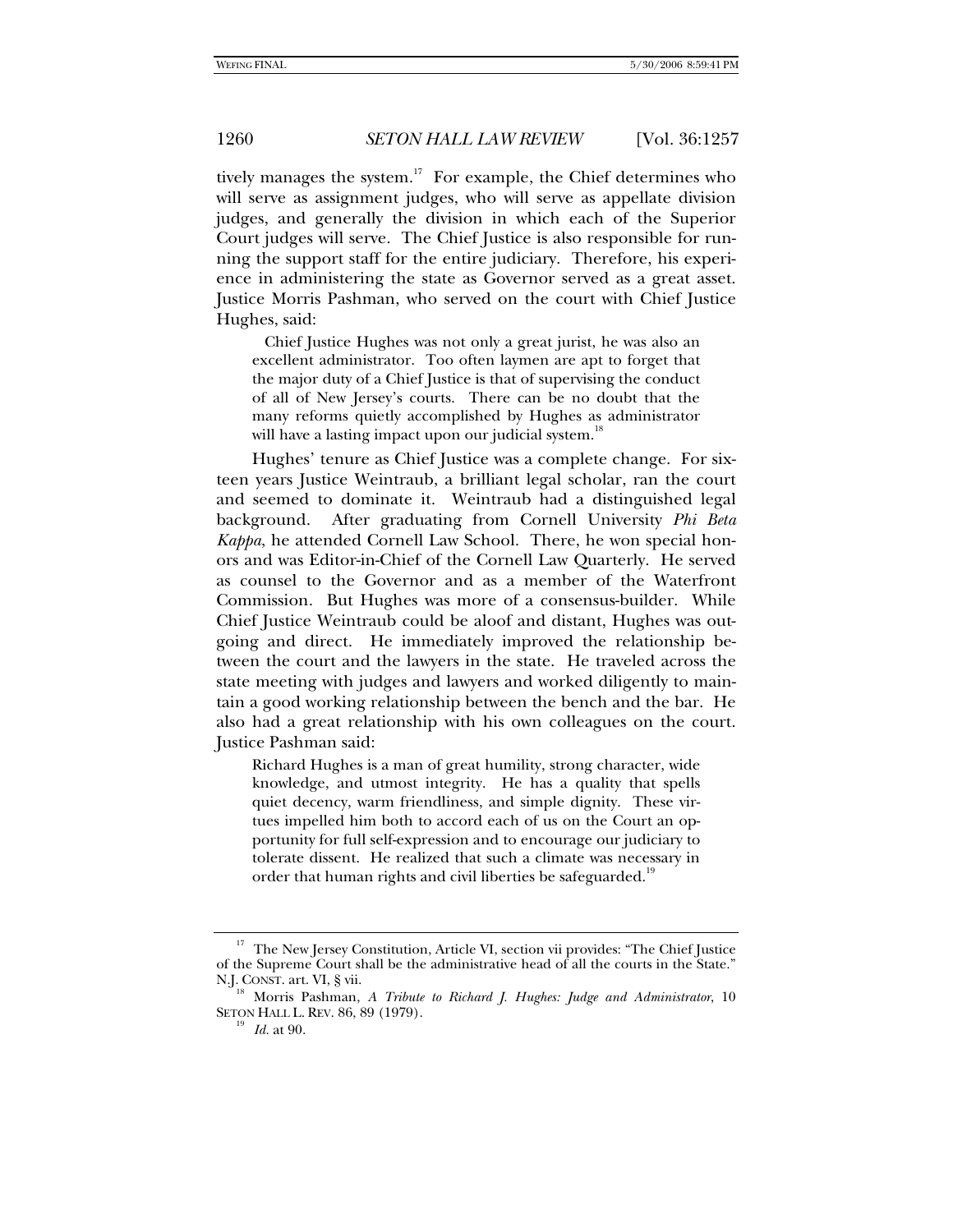### THE JUDICIAL PHILOSOPHY OF CHIEF JUSTICE HUGHES

In an article written shortly after Hughes left the Supreme Court, he set forth some of his judicial philosophy.<sup>20</sup> He praised the authors of the 1947 Constitution which had greatly improved the legal system in New Jersey and gave the Supreme Court of New Jersey great powers. He emphasized the importance of judicial independence and praised the system of appointment as opposed to an election system for choosing judges. "It is therefore most fortunate that in New Jersey, the constitutional method of appointment of judges, the traditional bipartisan division of court membership, $^{21}$  and absolute freedom from politics assure an independent judiciary, having the respect and support of the people."<sup>22</sup> He praised the prior chief justices and the court's "willingness to cope with new problems and devise new solutions in the name of justice, as the common law unfolds and the Constitution adapts its magnificent basic philosophy to meet new societal problems, as a living organism rather than a dead letter."<sup>23</sup> He was happy that the court did not feel compelled in all cases to follow the doctrine of stare decisis, the doctrine that requires courts to follow past precedent. "[W]e have discarded the chains of *stare decisis*, so far as that ancient principle would bind us to the injustices of the past."<sup>24</sup> As one of his clerks would say, "He had an instinct for justice, and would not be deterred from reaching the right result even if it meant making new law."<sup>25</sup> He also approved of the practice of disagreeing with United States Supreme Court opinions. He believed the New Jersey Constitution could and should be used to reach results the United States Supreme Court would not grant under the United States Constitution. For example, during his tenure on the court, the court applied that doctrine for the first time in a search and seizure case recognizing the right of the New Jersey Supreme Court to expand the rights in a consent search case beyond those given by the United States Supreme Court by relying on the provision

<sup>20</sup> Richard J. Hughes, *Reflections: "A Growing Court*,*"* 11 SETON HALL L. REV. 379 (1981).<br><sup>21</sup> There is an unwritten but scrupulously followed tradition in New Jersey that

the Supreme Court and in fact all the judiciary will be divided evenly between Democrats and Republicans. Therefore, the Supreme Court will generally have at least three members from each party with the party in control having the fourth member.

<sup>&</sup>lt;sup>22</sup> Hughes, *supra* note 20, at 382 (footnote omitted).<br><sup>23</sup> *Id.* at 384.<br><sup>24</sup> *Id.* at 386.<br><sup>25</sup> Letter from Gary A. Ehrlich, Assistant Attorney General, State of New Jersey; former law clerk to Chief Justice Hughes, to author (Feb. 17, 2005) (on file with author).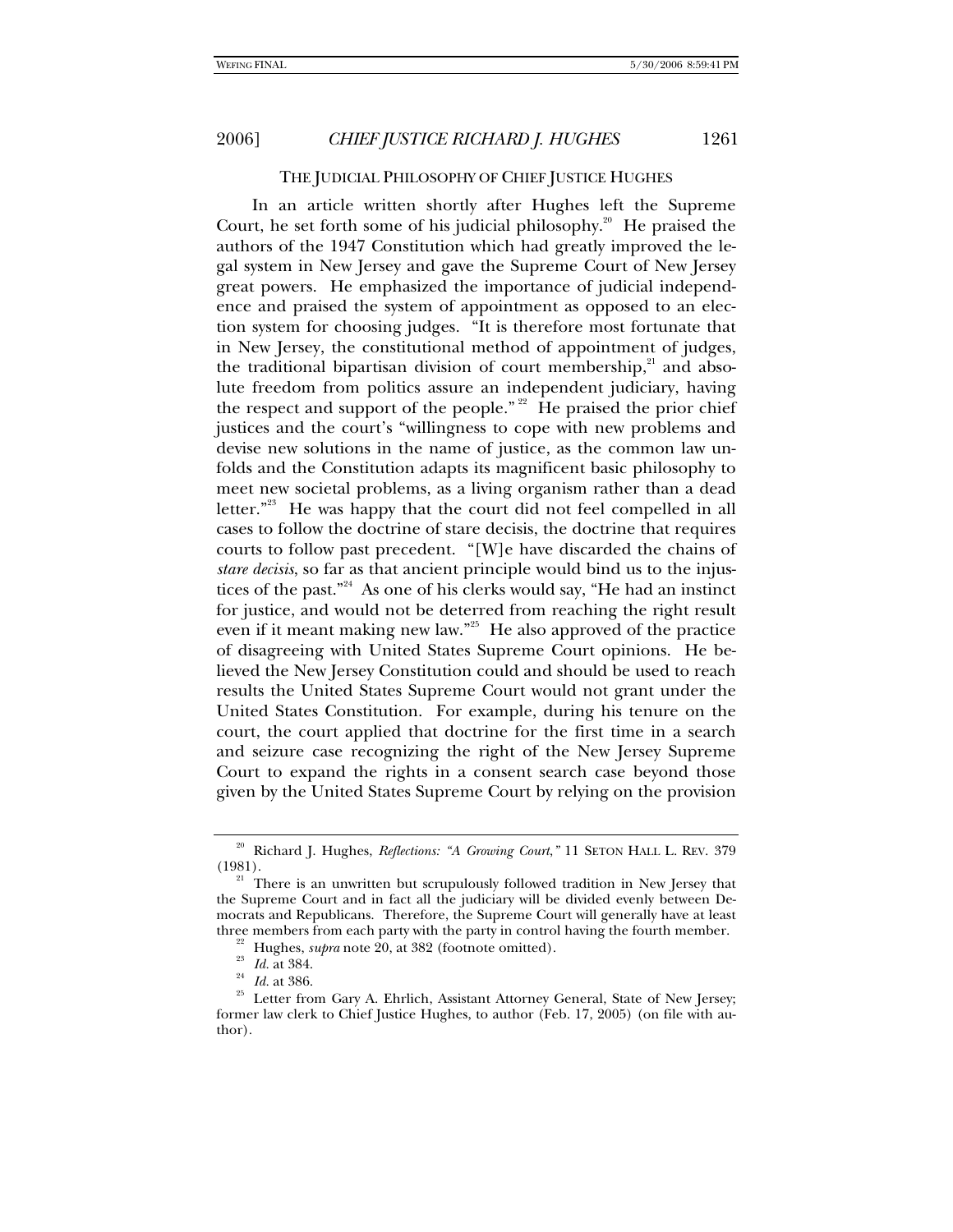of the New Jersey Constitution protecting against unreasonable searches and seizures. The United States Supreme Court had held in *Schneckloth v. Bustamonte*<sup>26</sup> that the test for determining consent to a search would be based on the "totality of the circumstances" approach. That decision had been criticized as not being adequately protective of the search and seizure rights of the citizens.<sup>27</sup> The New Jersey Supreme Court decided that although it could not disagree with the United States Supreme Court's interpretation of the Fourth Amendment, it could grant greater rights under the search and seizure provision of the New Jersey Constitution.<sup>28</sup> The New Jersey Supreme Court then adopted a waiver approach as its rule in *State v. Johnson*. 29 In this case, the New Jersey Supreme Court was striking out in a different direction. Previously, the New Jersey Supreme Court had been conservative in the area of search and seizure. But the *Johnson* case set a trend that continued into the future, with the New Jersey Supreme Court setting its own path in determining the meaning of the search and seizure law in New Jersey.<sup>30</sup>

Chief Justice Hughes also praised decisions of the New Jersey Supreme Court adopting a "fairness and rightness" doctrine. "Even where no constitutional right is involved, this 'fairness and rightness' concept is sometimes invoked to prevent arbitrary abuse of power such as in a parole board's refusal to state reasons for its denial of parole to a prisoner entitled to be considered for parole."<sup>31</sup> However, he also recognized that the court was not a "super-legislature" and that, when appropriate, the court should defer to the legislature. $32$ Justice Sidney Schreiber, a colleague of Chief Justice Hughes, described him as follows: "The opinions of Chief Justice Hughes . . . reflect what might best be termed a result-oriented approach to judicial decision-making. The Chief Justice serves as a ringing conscience for

was *Avant v. Clifford*, 67 N.J. 496, 341 A.2d 629 (1975). 32 Hughes, *supra* note 20, at 390–91.

<sup>26 412</sup> U.S. 218 (1973).

<sup>27</sup> John B. Wefing & John G. Miles, Jr., *Consent Searches and the Fourth Amendment: Voluntariness and Third Party Problems*, 5 SETON HALL L. REV. 211, 251–52 (1974).<br><sup>28</sup> N.J. CONST. art. I, ¶ 7.<br><sup>29</sup> 68 N.J. 349, 346 A.2d 66 (1975).

<sup>&</sup>lt;sup>30</sup> The New Jersey Supreme Court has decided a large number of cases in which it differed with the more conservative views of the United States Supreme Court. *See, e.g.*, State v. Pierce, 139 N.J. 184, 642 A.2d 947 (1994); State v. Tucker, 136 N.J. 158, 642 A.2d 401 (1994); State v. Hempele, 120 N.J. 182, 576 A.2d 793 (1990); State v. Novembrino, 105 N.J. 95, 519 A.2d 820 (1986). 31 Hughes, *supra* note 20, at 390. The case referred to by Chief Justice Hughes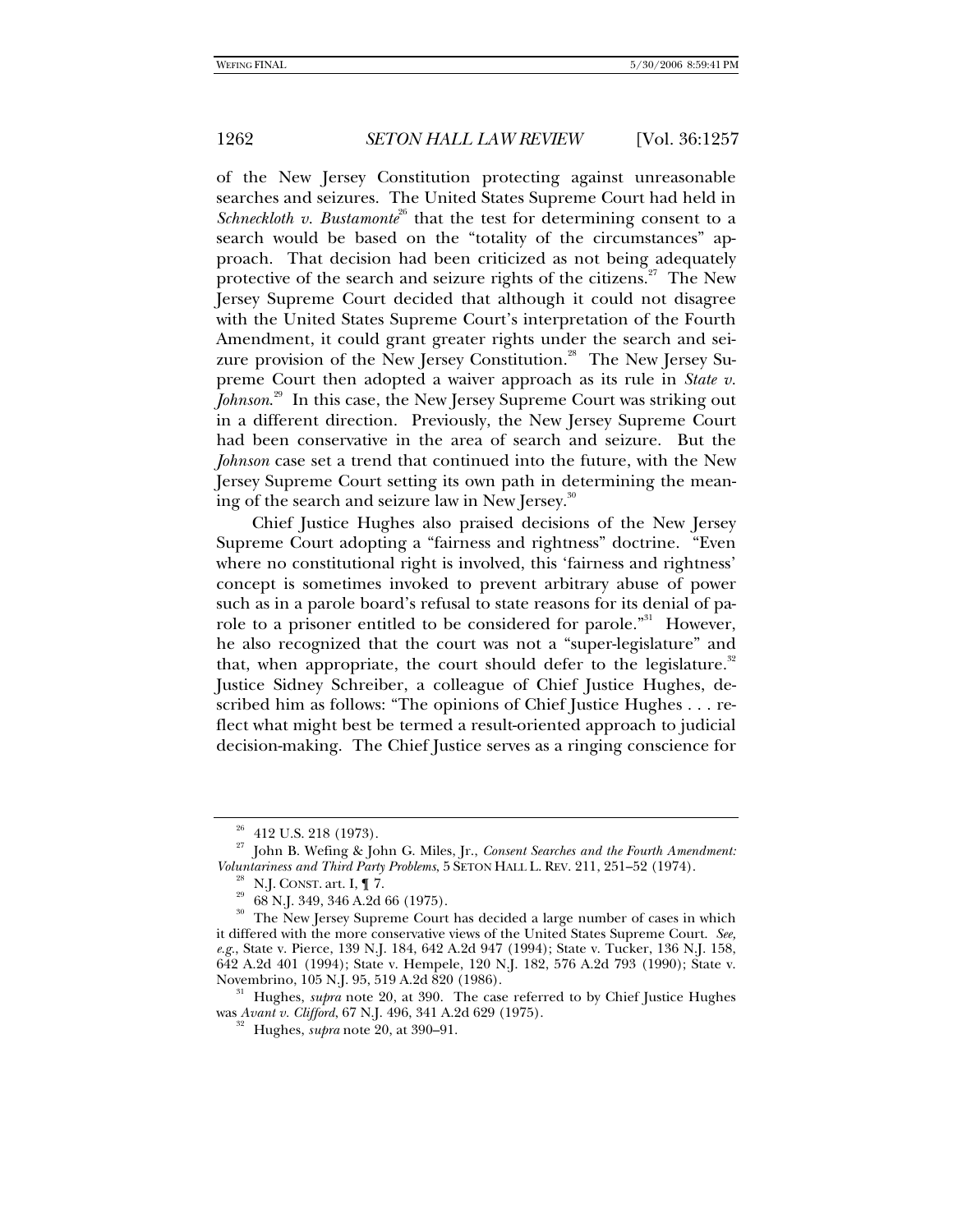fairness and justice, for whom policies are marshalled to support a re-

#### THE COURT AS SOCIAL ACTIVIST

sult compelled by the facts of a particular case."<sup>33</sup>

The New Jersey Supreme Court before, during, and after the Hughes years, took on many major societal issues, playing a leadership role in the nation in dealing with the social problems. Two areas which stand out are the inadequacy of schools in poorer urban areas and providing low- and moderate-income housing. While some argued that these cases might have gone too far in taking on the role of the legislature, the court found it imperative to deal with these pressing concerns. The two cases, or more properly series of cases, were *Robinson v. Cahill*<sup>44</sup> and *Southern Burlington County NAACP v. Township of Mount Laurel*. 35 *Robinson* declared that the system of school funding in New Jersey, which relied primarily on property taxes, was unconstitutional.<sup>36</sup> Mt. Laurel determined that various municipal ordinances which restricted access for low and moderate income housing were unconstitutional.<sup>37</sup> These two series of cases have been among the most praised and criticized in the nation's history.

#### HUGHES AND SCHOOL FUNDING

Hughes' role in school funding was particularly important. While Governor, Hughes continually sought to increase spending for education. He was successful in finding money to support the county and state colleges.<sup>38</sup> However, because of the emphasis on home rule and the lack of a large state budget, he was never able to dramatically increase state spending for the public schools. By 1973, the State was supplying twenty-eight percent of the funds for the public schools

<sup>&</sup>lt;sup>33</sup> Sidney M. Schreiber, *Statutory Interpretation: Some Comments on Two Judicial View-*<br>points, 10 SETON HALL L. REV. 94, 101 (1979).

*Robinson v. Cahill (Robinson I), 62 N.J. 473, 303 A.2d 273 (1973); Robinson v.* Cahill (*Robinson II*), 63 N.J. 196, 306 A.2d 65 (1973), *cert. denied sub nom.* Dickey v. Robinson, 414 U.S. 976 (1976); Robinson v. Cahill (*Robinson III*), 67 N.J. 35, 335 A.2d 6 (1975), *cert. denied sub nom*. Klein v. Robinson, 423 U.S. 913 (1975); Robinson v. Cahill (*Robinson IV*), 69 N.J. 133, 351 A.2d 713 (1975); Robinson v. Cahill (*Robinson V*), 69 N.J. 449, 355 A.2d 129 (1976); Robinson v. Cahill (*Robinson VI*), 70 N.J. 155, 358 A.2d 457 (1976); Robinson v. Cahill (*Robinson VII*), 70 N.J. 464, 360 A.2d 400

 $^{35}$  67 N.J. 151, 336 A.2d 713 (1976).

<sup>&</sup>lt;sup>36</sup> Robinson I, 62 N.J. at 520–21, 303 A.2d at 297–98.<br><sup>37</sup> *Mt. Laurel*, 67 N.J. at 187–91, 336 A.2d at 732–34.<br><sup>38</sup> Hughes was able to push through a number of bond issues which were used in part to increase the opportunities for higher education in the state. The whole system of county colleges was also developed while he was governor.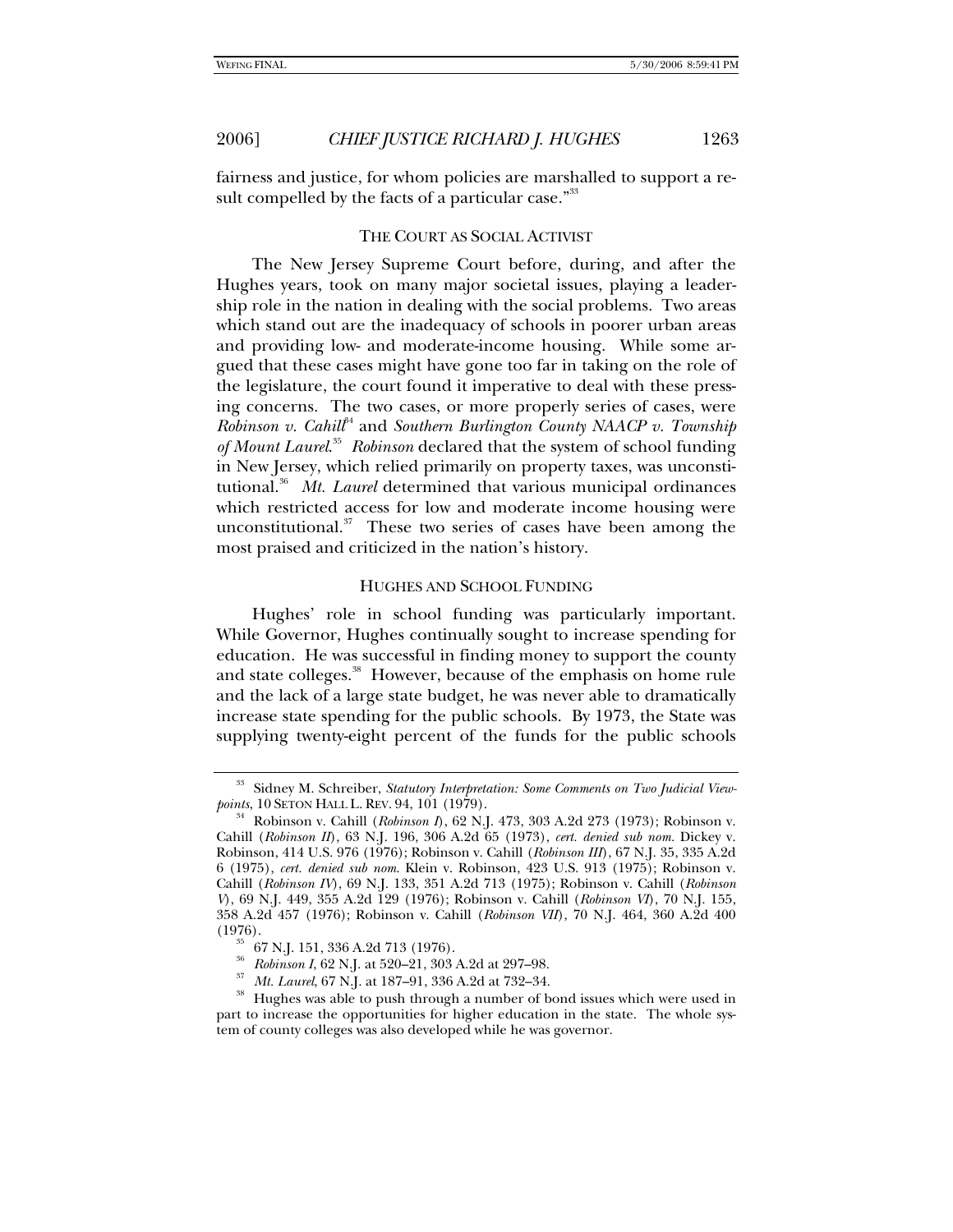while the local municipalities were providing most of the remainder.<sup>39</sup> (The federal government provided about five percent.) Governor Hughes would have preferred to spend far more on those schools. He had worked to get an income tax enacted in the state and would have used the proceeds from the income tax for that purpose.<sup>40</sup> However, he was not successful in his attempt to establish an income tax.

As a result of the emphasis on local funding, $41$  there were significant differences between what the poor urban districts spent on schools and what the wealthy suburban districts spent.<sup> $42$ </sup> This imbalance had been created by the loss of both business and residents in the cities, which lowered the tax base. Additionally the cities had social problems which also drained their coffers. A number of the cities had also suffered from riots during the 1960s which added to the flight of the middle class and further injured the infrastructure within those cities.

Shortly before Hughes became Chief Justice, the New Jersey Supreme Court faced a constitutional challenge to the existing funding system in the state.<sup>43</sup> The plaintiffs in that case, *Robinson v. Cahill*,<sup>44</sup> were students in poor urban districts whose schools were allegedly failing to provide an adequate education. The case was argued on a number of theories. The first theory was Equal Protection under the United States Constitution.45 However, as the *Robinson* case was progressing through the New Jersey court system, another case from Texas was before the United States Supreme Court.<sup>46</sup> In that case, a similar situation in Texas was challenged as violative of the Equal Protection Clause of the Fourteenth Amendment to the United States

<sup>&</sup>lt;sup>39</sup> *Robinson I*, 62 N.J. at 480, 303 A.2d at 276.<br><sup>40</sup> Richard Leone, Politics of Gubernatorial Leadership, Tax and Education Reform in New Jersey (1969) (unpublished Ph.D. dissertation, Princeton University)

 $41$  "Localism has a long history in the United States, and particularly in New Jersey. . . . Citizens who prized the independence of their local governments not surprisingly had little interest in sharing power with more distant levels of political authority, be it county, region or state." LIZABETH COHEN, A CONSUMERS' REPUBLIC: THE

<sup>&</sup>lt;sup>42</sup> Robinson I, 62 N.J. at 480–82, 303 A.2d at 276–77.<br><sup>43</sup> Shortly before the *Robinson* decision, the California Supreme Court in *Serrano v. Priest*, 487 P.2d 1241 (1971) had declared the system in California to be unconstitutional. *See generally* John Dayton, J.D., Ed.D., Serrano *and its Progeny: An Analysis of* 

<sup>&</sup>lt;sup>44</sup> Robinson I, 62 N.J. 473, 303 A.2d 273.<br><sup>45</sup> Id. at 482–501, 303 A.2d at 277–87.<br><sup>46</sup> San Antonio Indep. Sch. Dist. v. Rodriguez, 411 U.S. 1 (1973).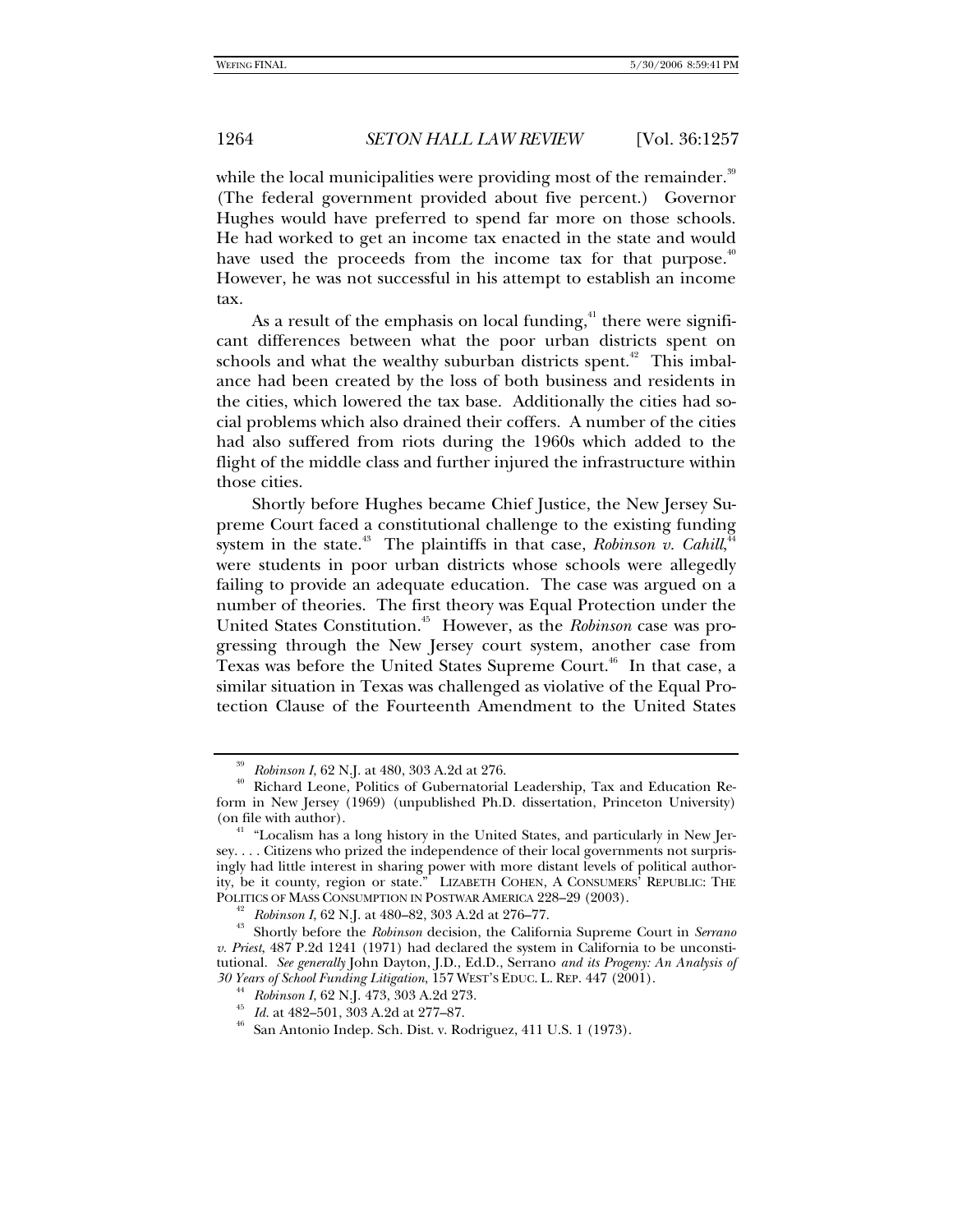Constitution. The United States Supreme Court held that the Texas system was constitutional. $47$  The New Jersey courts were therefore unable to find the system in New Jersey violative of the Equal Protection Clause of the United States Constitution.

However, the New Jersey Supreme Court had previously found that implied in Article I, § 1 of the New Jersey Constitution was the right to equal protection.<sup>48</sup> Therefore, the court could have decided that the system of educational funding was unconstitutional under the New Jersey equal protection clause.<sup>49</sup> Nevertheless, the court, in an opinion authored by Chief Justice Weintraub, did not base the decision on equal protection. Rather, it turned to a specific provision of the New Jersey Constitution which provided that the State had the obligation to provide a thorough and efficient education for all students aged five to eighteen.<sup>50</sup> The court found that the system of school funding, which relied so heavily on property taxes, was unconstitutional.<sup>51</sup> At that time only twenty-eight percent of the funding for the schools came from the State, five percent from the federal government and the remaining sixty-seven percent from local property taxes.<sup>52</sup> The court recognized that the poorer urban centers were burdened by large expenditures to pay for the costs of other services.<sup>53</sup> There were so many expenses on the cities, and the cities had lost so much of their tax base that they were simply unable to spend sufficient funds on their school systems. The court did not mandate any specific remedy. Rather, the court ordered the Legislature to come up with a constitutional solution to the constitutional problem.<sup>54</sup> Professors Dayton and Dupre recognized that the decision by the New Jersey Supreme Court opened a new avenue of attack upon school funding systems across the country.<sup>55</sup> The first case striking

<sup>&</sup>lt;sup>47</sup> *Id.* at 4–6, 62.<br><sup>48</sup> That provision provides: "All persons are by nature free and independent, and have certain natural and unalienable rights, among which are those of enjoying and defending life and liberty, of acquiring, possessing, and protecting property, and of

pursuing and obtaining safety and happiness." N.J. CONST. art. I, ¶ 1.<br><sup>49</sup> *Robinson I*, 62 N.J. at 490, 303 A.2d at 282.<br><sup>50</sup> In 1875 the New Jersey Constitution was amended by adding, "The Legislature" shall provide for the maintenance and support of a thorough and efficient system of free public schools for the instruction of all the children in the State between the ages of five and eighteen years." N.J. CONST. art. VIII,  $\S 4$ ,  $\P 1$ .

<sup>&</sup>lt;sup>51</sup> Robinson I, 62 N.J. at 520–21, 303 A.2d at 297–98.<br><sup>52</sup> Id. at 480, 303 A.2d at 276.<br><sup>53</sup> Id. at 511, 303 A.2d at 293.<br><sup>54</sup> See id. at 520–21, 303 A.2d at 298.<br><sup>55</sup> John Dayton & Anne Dupre, *School Funding Litigatio* 57 VAND. L. REV. 2351, 2365 (2004).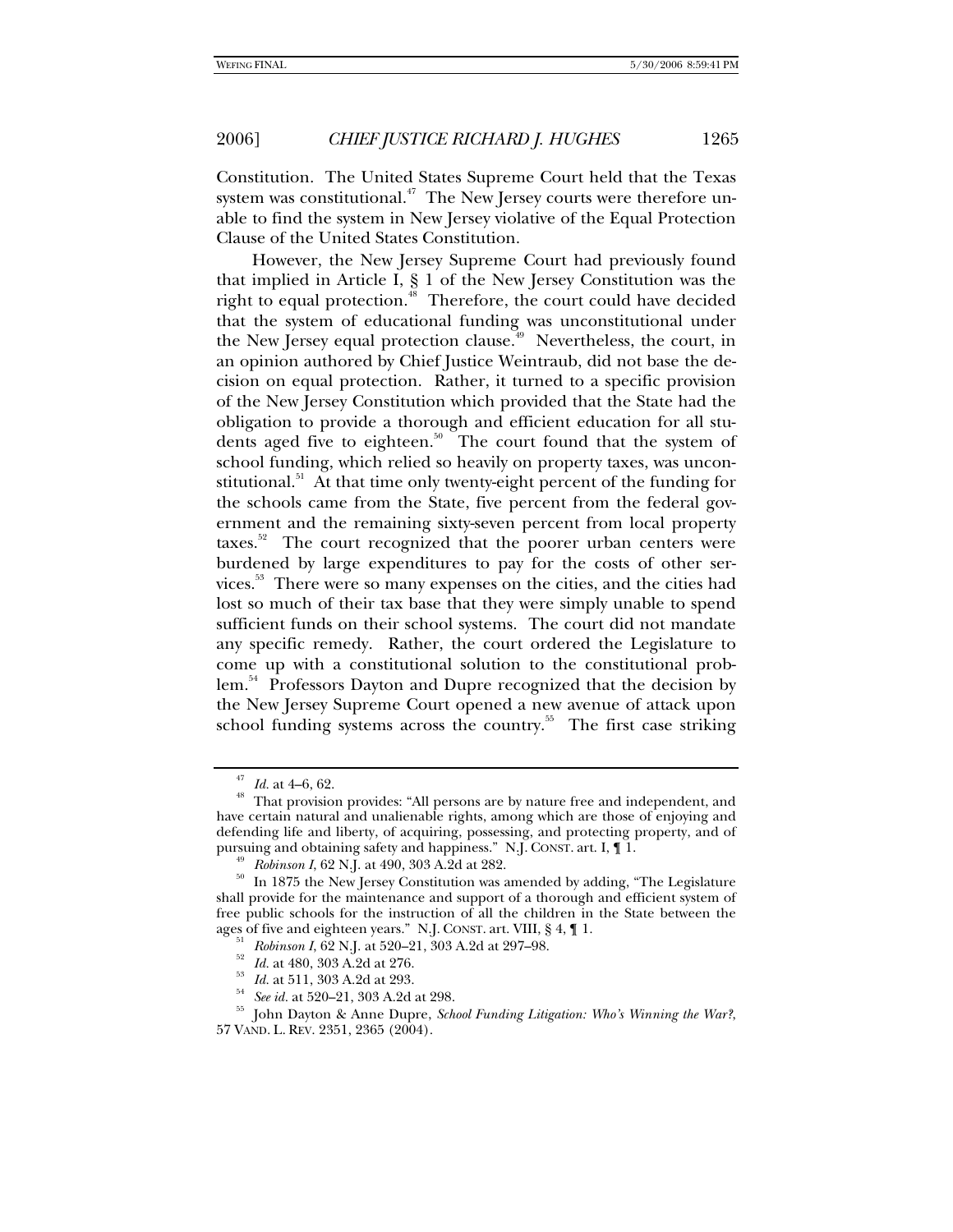down a state educational funding system came from California<sup>56</sup> and like other early cases, the California court relied upon equal protection. New Jersey was the first state to rely upon a specific provision of its own constitution. "The *Robinson* decision established a new model for plaintiffs throughout the country as they pressed their state courts to overturn entrenched school funding systems."<sup>57</sup>

When Chief Justice Hughes was appointed, the Legislature had not yet devised a solution. Throughout Hughes' term as Chief Justice, this issue would repeatedly come before the court.<sup>58</sup> The court grappled with the difficult legal issues involved in trying to force the executive and legislative branches of the government to provide the necessary funds to improve the schools in the urban areas. At first, Hughes moved slowly, trying to reconcile the needs of the schools with separation of powers. Clearly, the Legislature was the appropriate body to determine how to fund this mandated increase in support for the public schools. However, the legislators, fearing a backlash if they raised taxes, hesitated to act. In *Robinson II*,<sup>59</sup> the court allowed the Legislature time to come up with its own plan. In *Robinson III*,<sup>60</sup> it again extended the deadline. However, Chief Justice Hughes, writing for the court in 1975 in *Robinson IV*, $\rm^{61}$  began to insist upon action. He again gave deference to the Legislature, writing, "the Court's function is to appraise compliance with the Constitution, not to legislate an educational system," $62$  but restated that the court would step in to act if the Legislature defaulted on its obligation. He then set forth a provisional remedy for the 1976–77 school-year in the event that the Legislature failed to act, which was to reconfigure school aid to better help the poor urban and rural districts.<sup>8</sup>

In response to this decision, the Legislature passed the Public School Education Act of  $1975^{64}$  shortly before the court-ordered deadline. This legislation was the product of much debate. Governor Byrne supported an income tax solution to the funding problem,

<sup>56</sup> Serrano v. Priest, 487 P.2d 1241 (Cal. 1971).

<sup>57</sup> Dayton & Dupre, *supra* note 55, at 2365. 58 *See supra* note 34. 59 Robinson v. Cahill (*Robinson II*), 63 N.J. 196, 306 A.2d 65 (1973), *cert. denied sub nom*. Dickey v. Robinson, 414 U.S. 976 (1973).

<sup>60</sup> Robinson v. Cahill (*Robinson III*), 67 N.J. 35, 335 A.2d 6 (1975), *cert. denied sub nom*. Klein v. Robinson, 423 U.S. 913 (1975).

<sup>61</sup> Robinson v. Cahill (*Robinson IV*), 69 N.J. 133, 351 A.2d 713 (1975). Justices Mountain and Clifford voted against the order.<br><sup>62</sup> *Id.* at 145, 351 A.2d at 719.<br><sup>63</sup> *Id.* at 146–52, 351 A.2d at 720–23.<br><sup>64</sup> N.J. STAT. ANN. § 18A:7A-3 to -51 (West 1999 & Supp. 2005).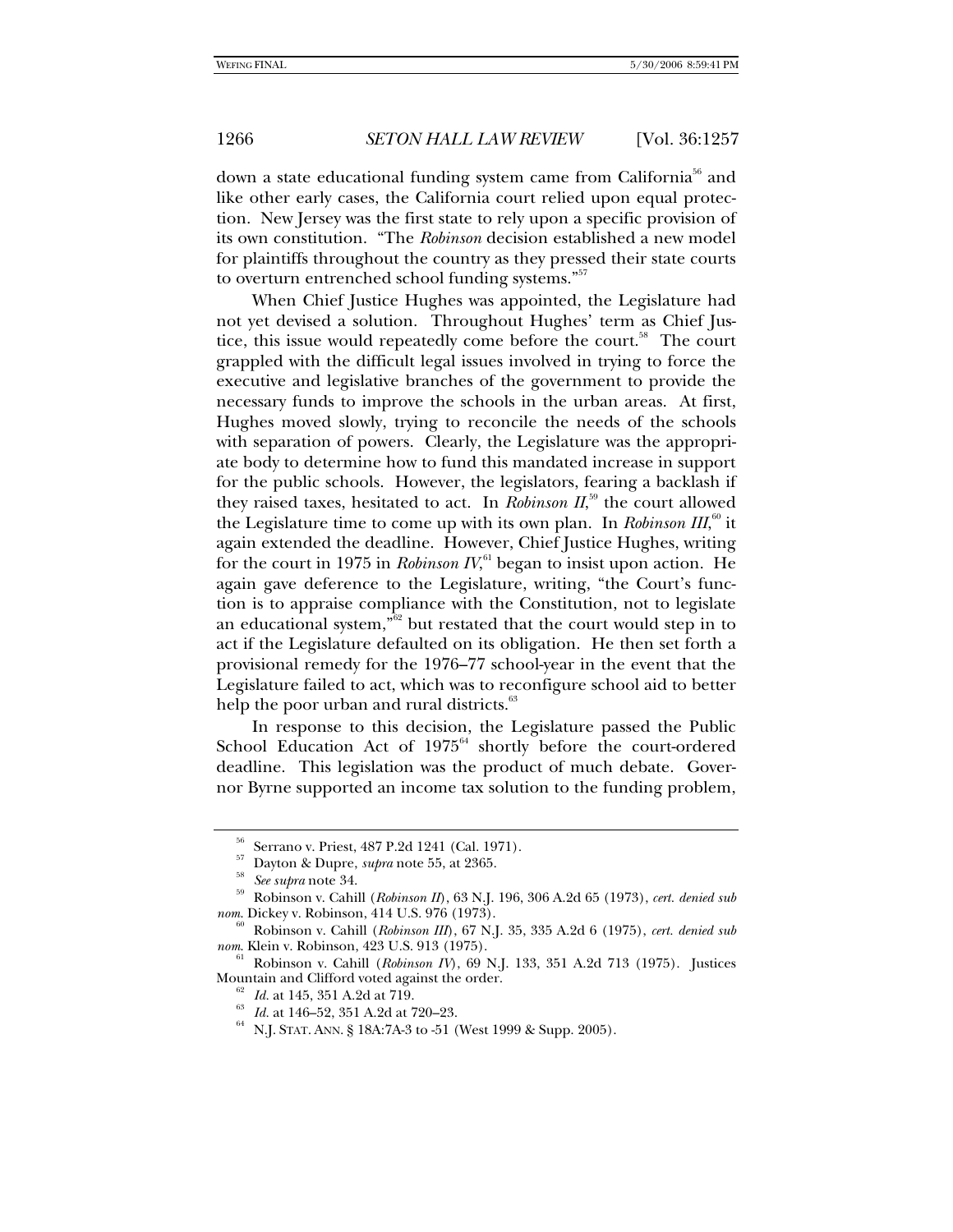but faced significant anti-tax sentiment both in the Legislature and the polity at large.<sup>65</sup> So, at the time of the passage of the Education Act, there was still no means available to fully fund the proposal.

In *Robinson*  $V<sub>1</sub><sup>66</sup>$  the court upheld the facial validity of the Act. That decision, an unsigned per curiam opinion for the court, emphasized the steps which the Legislature had taken to quantify what constituted a "thorough and efficient education."67 It had also taken steps to increase the aid to the poorer districts that were suffering from municipal overburden. Thus, the court concluded that assuming the Act was fully funded—it was constitutional. However, the court also issued a threat that if the Legislature did not act by April 6, 1976, to enact legislation to fully fund the Act, it would take matters into its own hands.<sup>68</sup>

Chief Justice Hughes wrote a concurring opinion. $69$  Two other members of the court dissented, believing that the new Act could not overcome the constitutional problems.70 Hughes noted the concerns that both Judge Milton B. Conford<sup>71</sup> and Justice Pashman raised in their separate opinions and indicated sympathy with their difficulties.<sup>72</sup> He emphasized his concerns about the "workability" of the new system designed by the Legislature.<sup>73</sup> Chief Justice Hughes felt that the Commissioner did not have sufficient powers to ensure a statewide "thorough and efficient system."<sup>74</sup> He felt that the problems of municipal overburden were so great that no Commissioner of Education could ensure the success of the schools in the poorer districts.<sup>75</sup> But ultimately, in deference to support for separation of powers, the Chief Justice decided to concur in upholding the constitutionality of the Act.76 However, he noted:

[I]f perchance in the reasonably near future there should be no effective step toward equalization, and it were to be established

<sup>&</sup>lt;sup>65</sup> Felzenberg, *supra* note 11, at 432–33.<br>
<sup>66</sup> Robinson v. Cahill (*Robinson V*), 69 N.J. 449, 355 A.2d 129 (1976).<br>
<sup>67</sup> *Id.* at 455, 355 A.2d at 131–32.<br>
<sup>68</sup> *Id.* at 468, 355 A.2d at 139.<br>
<sup>69</sup> *Id.* at 468–76, 3

Judge Conford, Presiding Judge of the Appellate Division, was sitting temporarily assigned. *Id.* at 476, 355 A.2d at 143 (Conford, J., concurring in part and dissenting in part).<br><sup>72</sup> See Robinson V, 69 N.J. at 469, 355 A.2d at 139–40 (Hughes, C.J., concurring).<br><sup>73</sup> Id. at 470, 355 A.2d at 140.<br><sup>74</sup> See id.<br><sup>75</sup> See id.

*Id.* at 475, 355 A.2d at 143.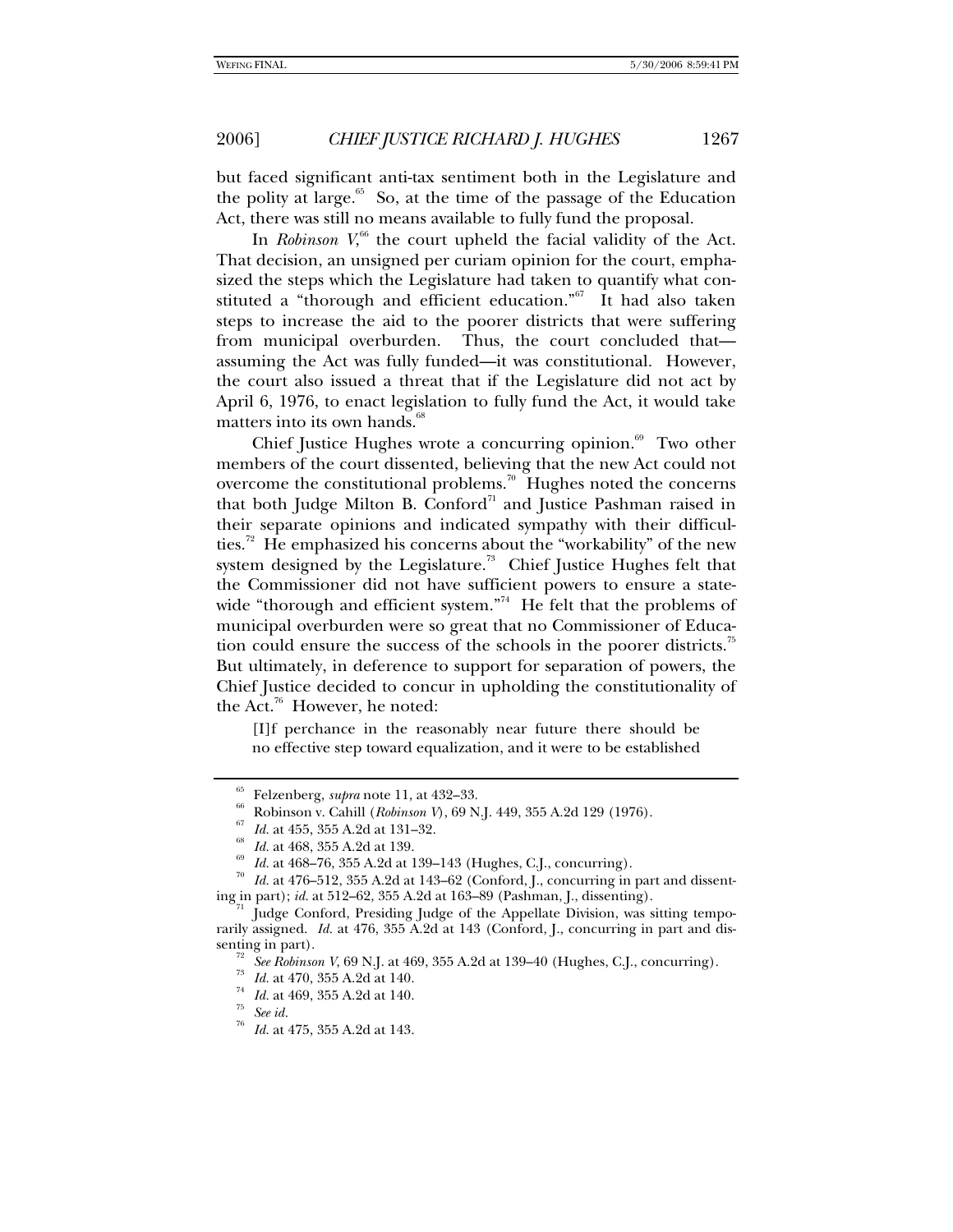by proofs that such failure caused to continue to fester the invidious discordancies of tax resources destructive of the possibility of meeting the constitutional goal, I would feel constrained to then determine the unconstitutionality in application of the 1975  $Act \ldots$ .

His concerns, joined with the concerns of Justice Pashman and Judge Conford, foreshadowed the events of the future. Years after Chief Justice Hughes left the court, another Chief Justice writing for the court declared the 1975 Act to be unconstitutional in its application.<sup>78</sup>

Despite the clear threat issued in the opinion, the Legislature still failed to fund the Act, as fear of the anti-tax backlash was strong.<sup>79</sup> Most of the legislators represented suburban districts where the people were content with the quality of their schools. In many cases, the suburbanites, relying on the doctrine of home rule, felt that the people in cities should support their schools, as they supported theirs. Even the Democrats, who usually supported the poorer communities, were divided. "A huge Democratic majority was split between urban legislators seeking property tax relief and more state aid and suburban lawmakers whose constituents did not want to divert local funds to urban schools."80 Unfortunately, this approach by the suburban legislators did not take into consideration the serious problems of municipal overburden—the cities had so many other burdens that they could not continue to increase taxes in order to adequately fund their schools.

When the Legislature failed to fund the new Act, the court in *Robinson v. Cahill*  $V_I^{\mathbb{N}}$  ordered that no state education funds could be dispersed to any school district after July 1,  $1976$ .<sup>82</sup> Since every school district was at least partially funded by the State, this meant that the

<sup>77</sup> *Id.*

 $^{78}$  Abbott v. Burke, 119 N.J. 287, 575 A.2d 359 (1990). Chief Justice Wilentz wrote the opinion.

<sup>&</sup>lt;sup>19</sup> Leone, *supra* note 40, at 82.<br><sup>80</sup> SALMORE & SALMORE, *supra* note 1, at 196.<br><sup>81</sup> Robinson v. Cahill (*Robinson VI*), 70 N.J. 155, 358 A.2d 457 (1976). Justice Mountain wrote a dissenting opinion in which he argued that the Court should not interfere with what he sees as essentially a legislative function. "Thus the Court is indirectly commanding that a tax be imposed. But the taxing power is legislative and cannot be exercised by the judiciary." *Id.* at 165, 358 A.2d at 462 (Mountain, J., dissenting). Justice Pashman also dissented but suggested a very different result giving the Commissioner of Education the power to allocate all the money raised by all the districts in the state as the Commissioner sees fit. *Id.* at 168–70, 358 A.2d at 462–65 (Pashman, J., dissenting). 82 *Id.* at 160, 358 A.2d at 459 (majority opinion).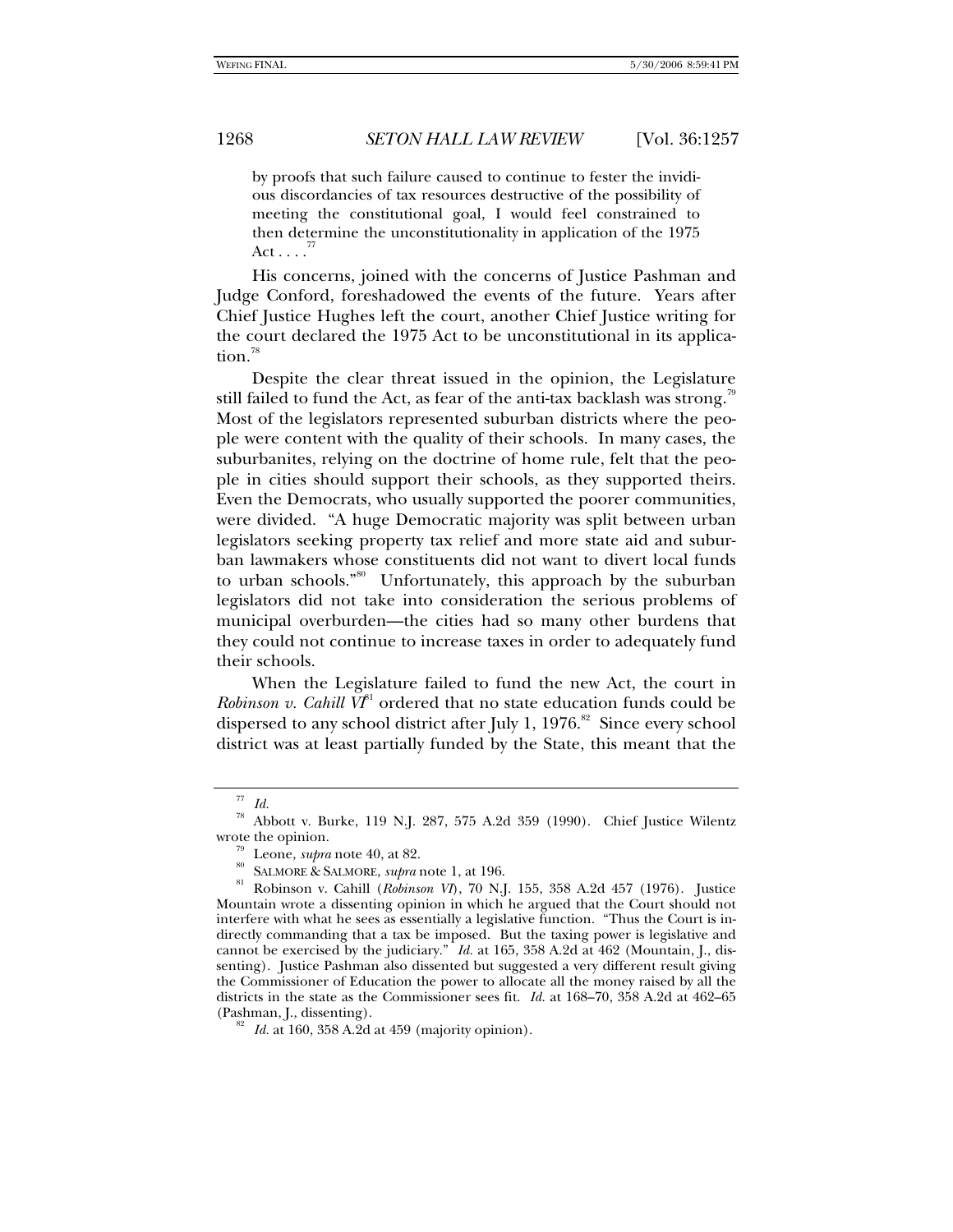schools could not open. This decision threw the state into chaos. "Although less draconian than shutting the schools down in September, the ruling immediately affected 100,000 students planning to attend summer school and many handicapped students in year-round programs."83 Public pressure was applied and on July 8, 1976 the Legislature passed, and Governor Byrne signed a two- to two-and-a-half percent income tax.<sup>84</sup> There was great consternation. Governor Byrne was soundly criticized. $85$  (This occurred just at the same time that New York was developing off-track betting called OTB.) Byrne gained a nickname based on the off-track betting—OTB standing for "One Term" Byrne.<sup>86</sup>

Added to the income tax was a provision for property tax relief. $s^7$ Some of the money from the tax was set aside to give rebates to all homeowners in the state and rebates for renters.<sup>88</sup> Interestingly, rather than give those rebates as a reduction in the income tax paid, they were given out to the citizens in mailed rebate checks. The income tax was taken out of paychecks. The people became accustomed to the small income tax (two- or two and a half percent at the beginning which in later years grew to six percent) compared to the federal income tax. The rebate checks came directly from Governor Byrne's office and seemed like a godsend. Byrne was able to avoid the prophecy of his nickname and was elected to a second term.<sup>89</sup> A number of factors helped Byrne. Many people ran in the Democratic primary. Byrne won with a small percentage, but no runoff is provided for in the primary. His Republican opponent in the general election did not run a particularly good campaign. Byrne won by a margin well below his previous election.<sup>91</sup>

<sup>&</sup>lt;sup>83</sup> SALMORE & SALMORE, *supra* note 1, at 197.<br><sup>84</sup> New Jersey Gross Income Tax Act, N.J. Stat. Ann. §§ 54A:1-1 through 10-12 (West 1999 & Supp. 2005). The tax was two percent of the first \$20,000 and two-and-<br>a-half percent of the amount in excess of \$20,000. Id.  $\S$  54A:2-1.

<sup>&</sup>lt;sup>85</sup> Felzenberg, *supra* note 11, at 451–52.<br><sup>86</sup> Herb Jackson, *Torricelli in Race to Top of Hill*, RECORD (Bergen County, N.J.), Sept. 9, 2002, at AO3 ("Gov. Brendan "One-Term" Byrne was so wounded by enacting the state's first income tax that challenger Raymond Bateman was ahead, 44 percent to 39 percent, in a September Eagleton poll. Just 33 percent said Byrne was doing an excellent or good job, but two months later, Byrne won by 14 percentage

<sup>&</sup>lt;sup>87</sup> N.J. STAT. ANN. § 54A:9-25 (West 1999).<br><sup>88</sup> N.J. STAT. ANN. § 54A:4-3 (repealed 1991).<br><sup>89</sup> ENCYCLOPEDIA OF NEW JERSEY 110 (Maxine N. Lurie & Marc Mappen eds.,<br>2004).

In 1973 Byrne beat Charles Sandman, 1,397,613 votes to 676,235. He defeated Raymond Bateman 1,184,564 votes to 888,880 in 1977. STATE OF NEW JERSEY, MANUAL OF THE LEGISLATURE OF NEW JERSEY 460 (1997).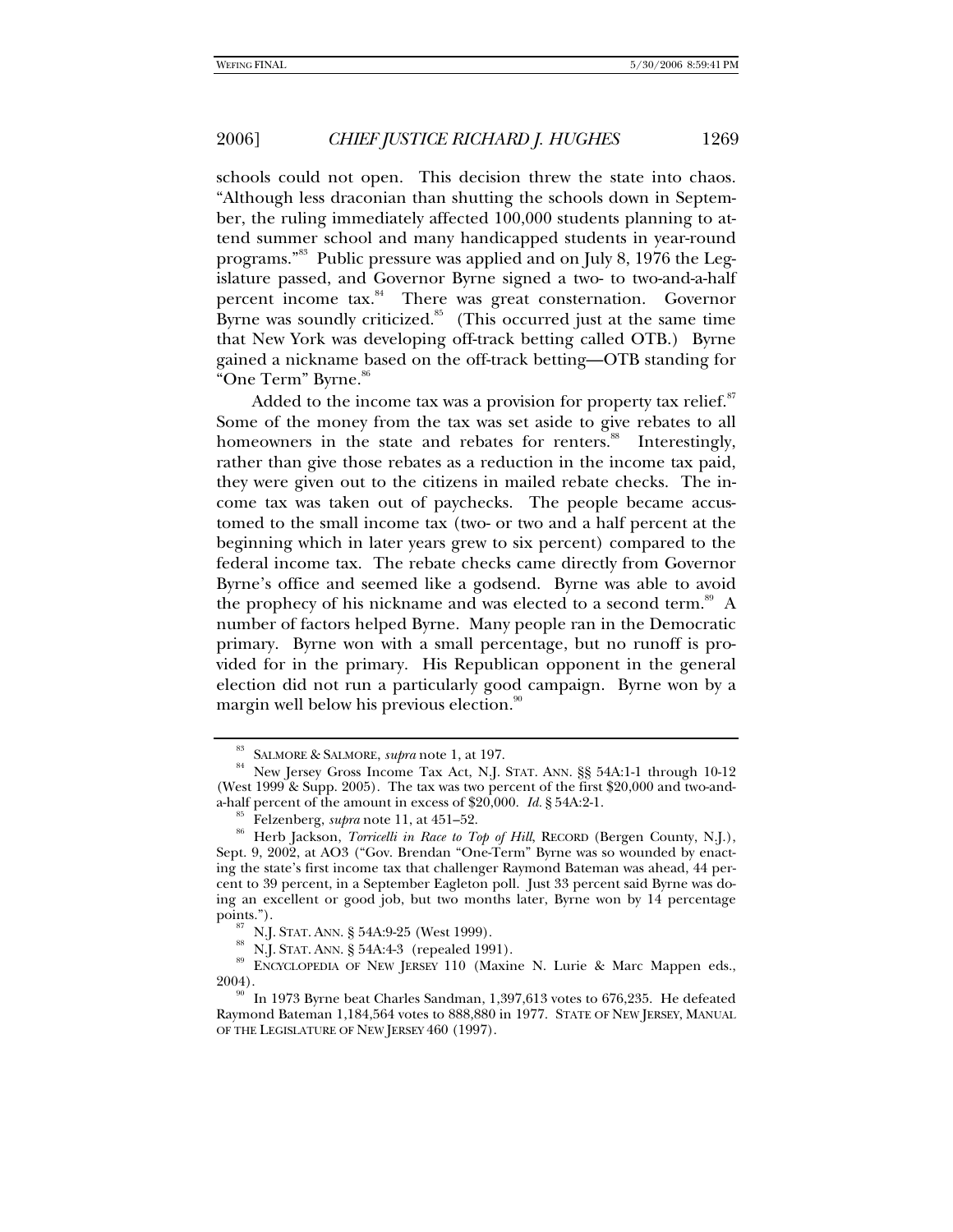Chief Justice Hughes had finally achieved his long-sought result—an income tax. Bob Braun, who was for many years the education editor for the *Star-Ledger* newspaper, criticized Hughes and the Supreme Court for trying to run the schools:

 I remember sitting across from the late Richard J. Hughes when he was Supreme Court chief justice. We were supposed to be talking about what Hughes did for colleges when he was governor, but he didn't want to talk about that.

 He wanted to talk about how the Legislature had refused to give him the state income tax he wanted back in the 1960s. This was 1976 and the Legislature was still refusing, only this time Brendan Byrne was governor.

 "They didn't want the income tax then? Well, they'll want one now."

 I didn't know what he meant. A few days later, he issued a ruling closing the schools until legislators screamed from pain and passed the tax.

 So it was more a public relations gimmick than a real threat. So the schools already were closed for the summer. Still, the idea that one guy—even so nice a guy as Dick Hughes—had that sort of unrestrained power gave pause.

Braun did not believe that the courts should have that much power. But the decisions by the Hughes Court would be considered restrained when compared with the next series of school funding cases under future Chief Justice Wilentz.

In later years, the New Jersey Supreme Court dealt with a whole new set of cases dealing with school funding entitled *Abbott v. Burke* I through  $XIV.^{92}$  In these cases the court went much further than the court in the *Robinson* cases. As predicted by Hughes in his concurring opinion in *Robinson V*, the court determined in *Abbott II*93 that the statute deemed facially constitutional in *Robinson V* was unconstitutional as applied to the poorest districts in the state. $94$  Those districts

<sup>&</sup>lt;sup>91</sup> Robert J. Braun, *Judges are in the Wrong Court When it Comes to Setting Education Policy*, STAR-LEDGER (Newark, N.J.), May 19, 1997, at 21.

*See generally Alexandra Greif, Politics, Practicalities, and Priorities: New Jersey's Experience Implementing the* Abbott V *Mandate*, 22 YALE L. & POL'Y REV. 615 (2004); Paul L. Tractenberg, *The Evolution and Implementation of Education Rights Under the New Jersey Constitution of 1947*, 29 RUTGERS L.J. 827 (1998).<br><sup>93</sup> Abbott v. Burke (*Abbott II*), 119 N.J. 287, 575 A.2d 359 (1990). *Abbott I* had

been a procedural case to decide whether the case should be handled in the Superior Court or through the administrative process. Abbott v. Burke (*Abbott I*), 100 N.J.

<sup>&</sup>lt;sup>94</sup> The school districts that the New Jersey Supreme Court focused on were primarily city schools like Newark, Trenton, Camden, Jersey City, etc. However, other schools that were more rural actually argued that they were sufficiently bad to fit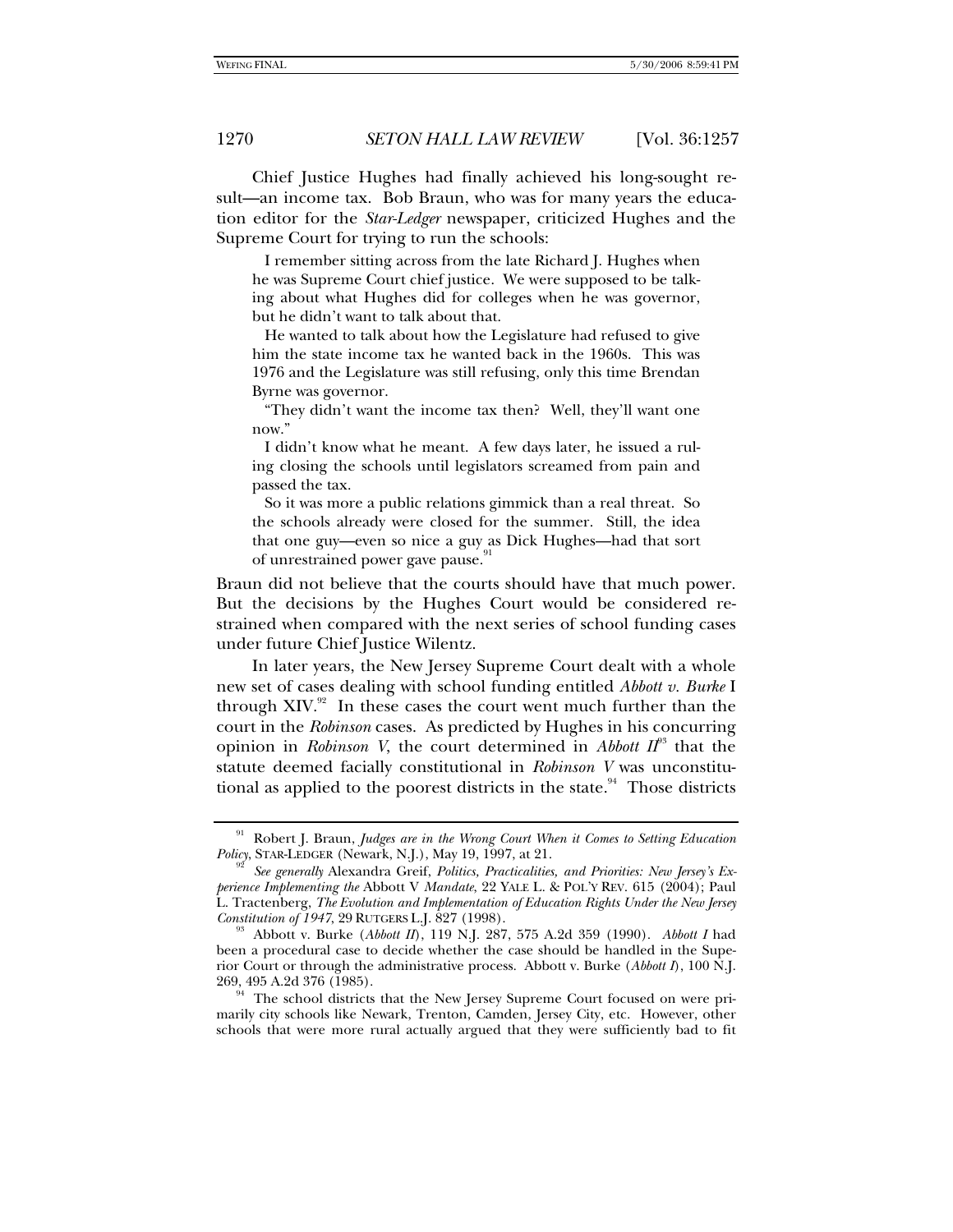became known as *Abbott* Districts and had to receive funding equal to or greater than the funding provided in the wealthiest districts in the state.<sup>95</sup> One of the problems this created was that the wealthiest and the poorest districts received funding which in many cases was far greater than the funding in the middle districts. This resulted in a number of school districts actually arguing that they were bad enough to be considered an *Abbott* District. Eventually, the *Abbott* Districts would receive up to eighty-five percent of their funding from the State while other districts receive the vast proportion of funding from local property taxes.<sup>96</sup> In one action, a group of rural schools argued that they, too, should be given added support because they had problems similar to those in the inner-cities.<sup>97</sup>

In later *Abbott* cases, the court went further and mandated particular programs and new school construction. For example, the court required that all schools in the *Abbott* Districts provide full-day kindergarten programs and half-day pre-kindergarten programs for three- and four-year-olds.<sup>98</sup> The mandate that the state provide new and rehabilitated schools within the poorest districts led to a massive bond issue of \$8.6 billion, \$6 billion of which was to be used for the schools in the thirty-two poorest districts in the state.<sup>99</sup> The court fur-

*Litigation: A Real Problem in Search of a Real Solution*, 82 NEB. L. REV. 99 (2003).<br><sup>98</sup> Abbott v. Burke (*Abbott V*), 153 N.J. 480, 710 A.2d 450 (1998). The court man-

dated this even though the constitutional provision which justified the cases only provided that a through and efficient education had to be provided to those from ages five through eighteen. *Id.* at 489, 710 A.2d at 454.

This was called the Educational Facilities Construction and Financing Act. N.J. STAT. ANN. §§ 18A:7G-1 through -30, -57 through -71 (West Supp. 2005). It was challenged as unconstitutional in violation of the debt limitation provision of the New Jersey Constitution. N.J. CONST. art. VIII, § 2, ¶ 3. That provision requires "no such law shall take effect until it shall have been submitted to the people at a general election and approved by a majority of the legally qualified voters of the State voting thereon." *Id.* The bond issue was not submitted to the voters. However, the New Jersey Supreme Court in *Lonegan v. State*, 174 N.J. 435, 809 A.2d 91 (2002), upheld

within the ambit of the Abbott districts. *See* Abby Goodnough, *Rural Schools Feel Ig-*

*nored by Trenton Aid to Poor*, N.Y. TIMES, June 23, 1997, at A1.<br><sup>95</sup> *Abbott II*, 119 N.J. at 385, 575 A.2d at 408.<br><sup>96</sup> New Jersey Department of Education, Comparative Spending Guide 2005: Summary of Vital Statistics: Operating Type ABBOTT, http://www.state.nj.us/ njded/guide/2005/abbott.pdf (Mar. 2005). For example, in 2005, Newark, which is in Essex County, received eighty-four percent of its funding from the State of New Jersey, nine percent from local property taxes and six percent from the Federal Government. *Id.* On the other hand Glen Ridge, which is also in Essex County, received only five percent of its funding from New Jersey and ninety-one percent of its funding from local property taxes. New Jersey Department of Education, Comparative Spending Guide 2005: Summary of Vital Statistics: Operating Type K–12, http:// www.state.nj.us/njded/guide/2005/k-12.pdf (Mar. 2005). 97 *See generally* John Dayton, *Rural Children, Rural Schools, and Public School Funding*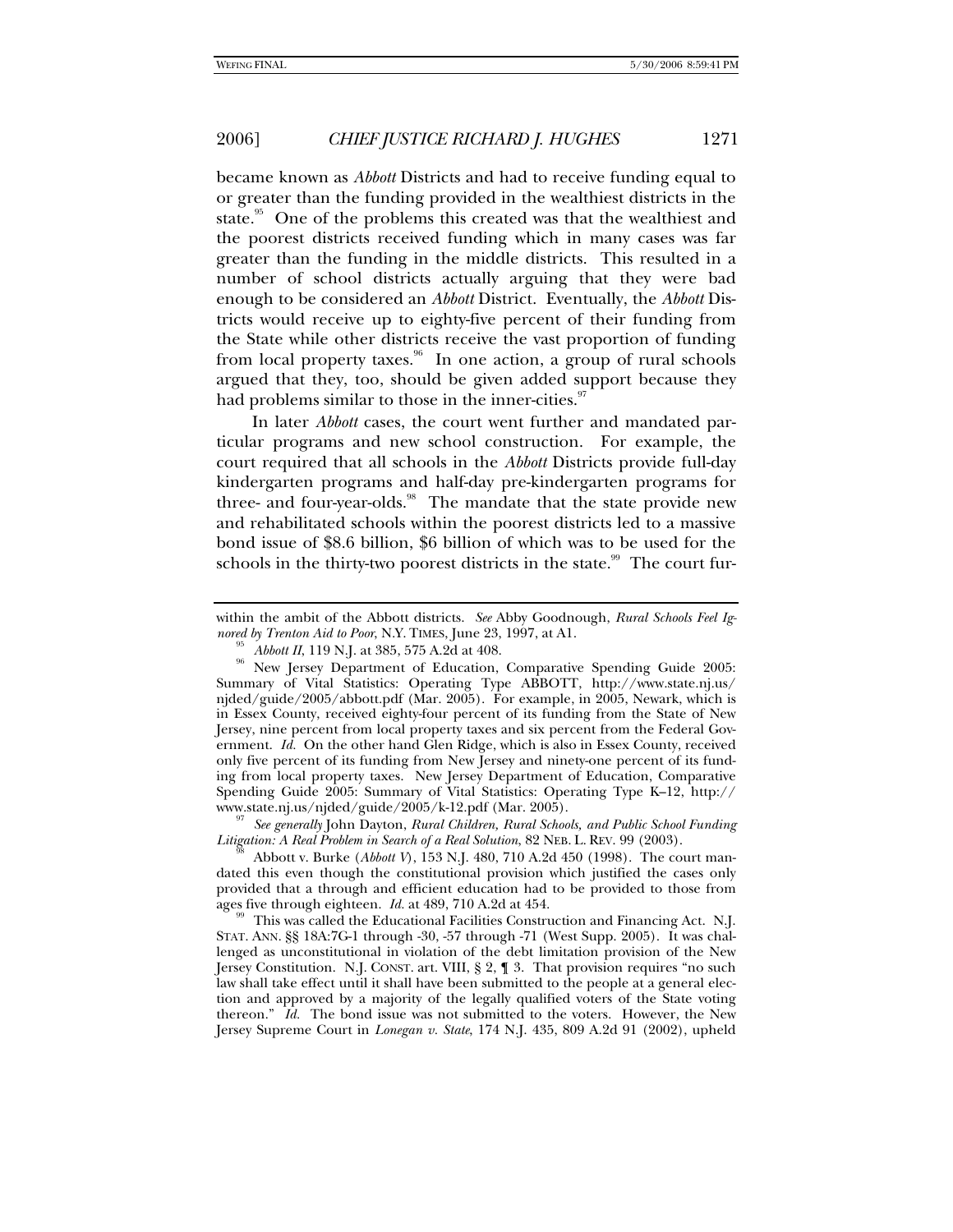ther held that all of the funding for the construction or rehabilitation of the schools in the *Abbott* Districts had to come from the State. As it turned out, the \$6 billion was insufficient to fund all the schools requested in the *Abbott* Districts.<sup>100</sup>

It is clear that there will be continuing litigation as the court continues to oversee the problem of school funding in New Jersey.

The New Jersey Supreme Court was one of the first state courts to become so involved in the issue of school funding.<sup>101</sup> Those cases have been cited hundreds of times by courts across the country. Some courts have adopted the approach of the New Jersey Supreme Court while others have rejected it. $102$  But New Jersey has taken dramatic steps to improve educational opportunities in the poorest areas in the state.

The *Robinson v. Cahill* and *Abbott v. Burke* series of cases may be the most far-reaching cases decided by the Hughes Court. However, the case that may have been the most gut-wrenching and difficult case the court faced during Hughes' tenure was the right to die case of Karen Ann Quinlan.

#### *IN RE QUINLAN*

Karen Ann Quinlan was a young woman from New Jersey who, for undetermined reasons, went into a coma.<sup>103</sup> She was in a coma for some time when it became clear that she was in a persistent vegetative

the constitutionality of the bond issue in large measure because it was the result of the *Abbott* line of cases and its constitutional mandate to fulfill the requirements of the "thorough and efficient" education clause in the constitution. *Id.* at 462, 809 A.2d at 107.<br><sup>100</sup> "Virtually all of the SCC's [Schools Construction Corp.] \$6 billion funding for

the poorer districts—as well as another \$2.6 billion for suburban districts—has been depleted with less than one-third of the projects completed that districts say they need." John Mooney, *Corzine: School Program 'a Disgrace' Candidate Would Ask Voters to Approve More Funding for Construction*, STAR-LEDGER (Newark, N.J.), Sept. 9, 2005, at

<sup>&</sup>lt;sup>101</sup> "Some states have experienced protracted serial litigation that has extended for decades." Dayton & Dupre, *supra* note 55, at 2353–54, citing to the seven *Robinson v. Cahill* cases and the first two *Abbott v. Burke* cases.<br><sup>102</sup> John Dayton says "35 states highest courts have ruled on the merits of constitu-

tional challenges to their states' funding systems, with 18 courts upholding states' systems of public school funding, and 17 courts declaring school funding systems un-<br>constitutional." Dayton, *supra* note 43, at 447.

<sup>&</sup>quot; On the night of April 15, 1975, for reasons still unclear, Karen Quinlan ceased breathing for at least two 15 minute periods. She received some ineffectual mouthto-mouth resuscitation from friends. She was taken by ambulance to Newton Memorial Hospital." *In re* Quinlan, 70 N.J. 10, 23, 355 A.2d 647, 653–54 (1976).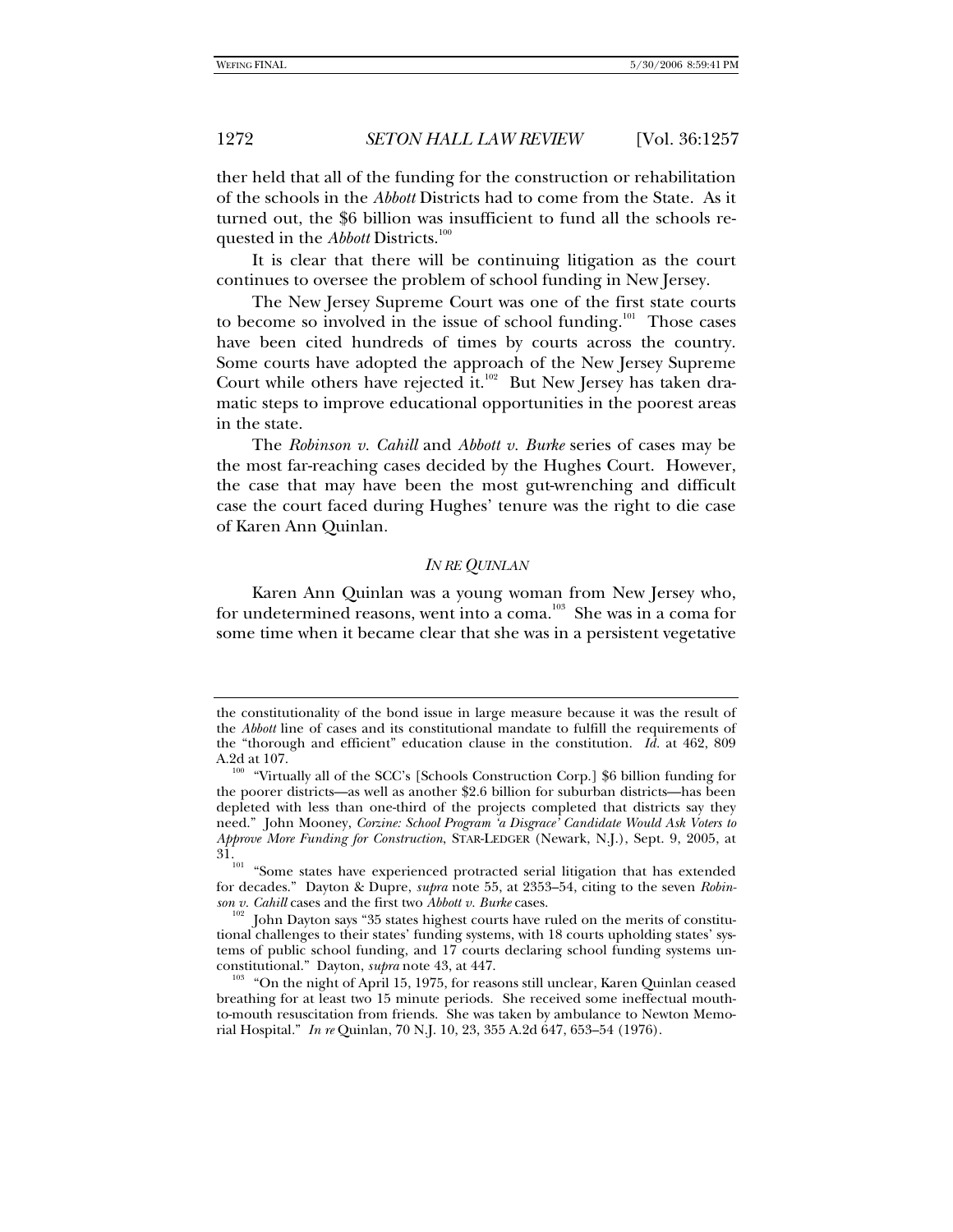state and unaware of what was happening.<sup>104</sup> She was kept alive by a respirator as well as a feeding tube. Her loving parents, who were devout Catholics, agonized over what to do. Finally they decided to have the respirator removed. The doctors at the hospital refused their request. They believed that she was not brain dead and therefore, it was not permissible to remove the respirator.<sup>105</sup> This was to become one of the most famous cases in recent history. The news media covered the case intensively. The *New York Daily News* even took a poll of public opinion finding that fifty-nine percent agreed that Karen Ann should be permitted to die, twenty-four percent disagreed and seventeen percent had no opinion.<sup>106</sup>

One author described the Quinlans in the following way:

 Joseph and Julia Quinlan were ordinary Americans who had extraordinary virtues. Thrust into the limelight, they displayed a modest courage and moral sincerity, which the media translated into almost saintly terms. Although they had given up hope for their daughter's recovery, they visited her at least once a day. "I don't believe I could go to bed without saying anything to her," Julia Quinlan told readers of *Time*. "Just like saying good night, you know, to your other children." At the same time, however, they were seeking to let her die—or rather, as Joseph put it, to place her in the hands of the Lord. He was asking to be his daughter's guardian in order to lose her. That was the agonizing responsibility that modern medicine had imposed on him and on innumerable parents reading about him.<sup>107</sup>

As medical technology developed, many individuals who would have died in earlier times were being kept alive by artificial means. Even before the *Quinlan* case a right to die movement had begun. "As medical technology increasingly prolonged life, patients and their families demanded the right to forgo or withdraw life-support  $\dots$ ."<sup>108</sup> However, the legislatures and the courts had not dealt with these issues. "[T]he event that reshaped the cultural landscape by giving irrevocable meanings and force to 'the right to die'—occurred only in 1975. That was when Joseph and Julia Quinlan went to court in New

<sup>&</sup>lt;sup>104</sup> *Id.* at 24, 355 A.2d at 655.<br><sup>105</sup> *Id.* at 24–25, 355 A.2d at 655. <br><sup>106</sup> PETER G. FILENE, IN THE ARMS OF OTHERS: A CULTURAL HISTORY OF THE RIGHT-TO-DIE IN AMERICA 25 (1998). This book details some of the early history of Karen

and her family. 107 *Id.* at 76; *see also generally* JULIA DUANE QUINLAN, MY JOY, MY SORROW: KAREN ANN'S MOTHER REMEMBERS (2005). 108 FILENE, *supra* note 106, at xv.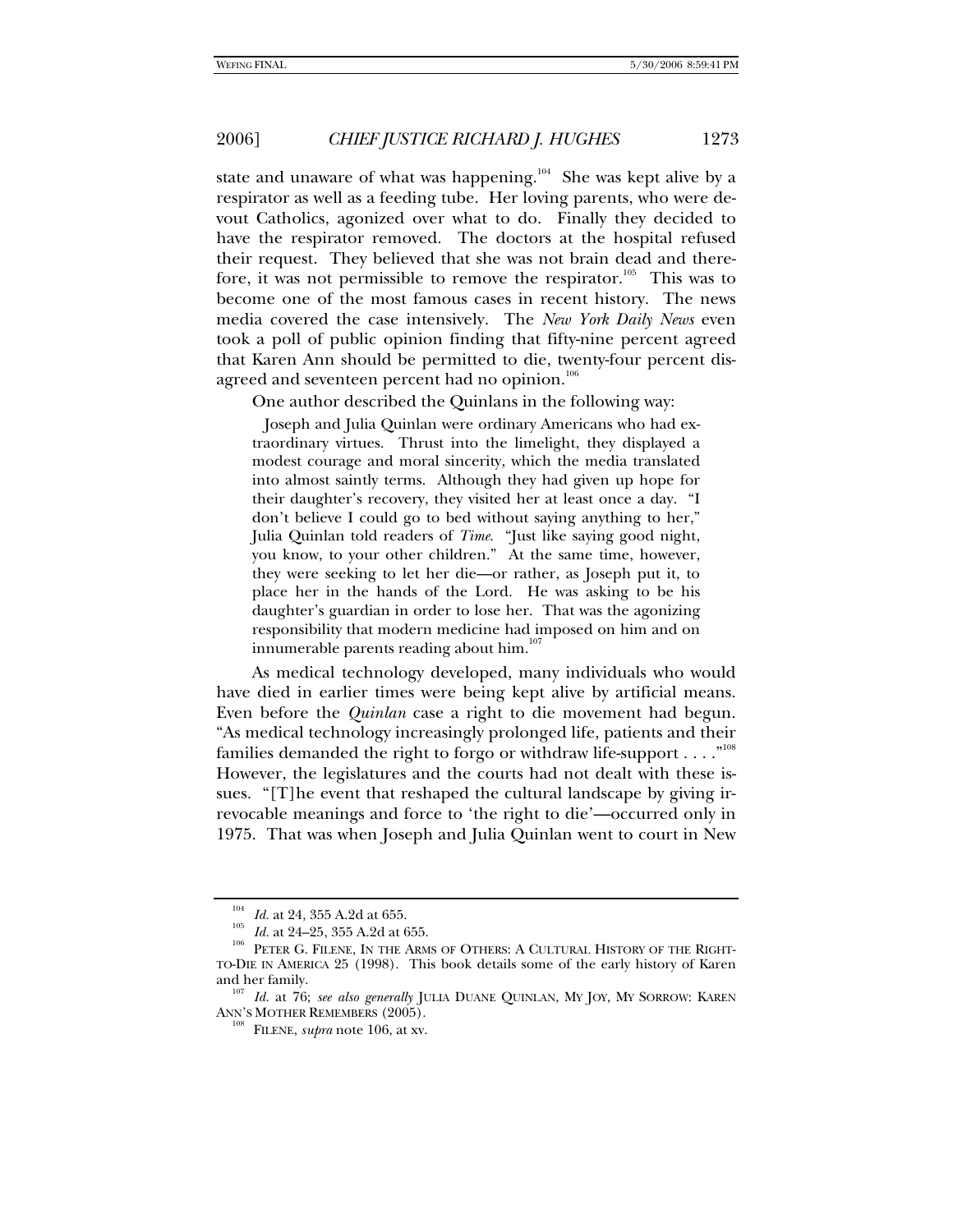Jersey, asking that their comatose daughter be taken off a respirator."<sup>109</sup>

The distinguished group of lawyers that gathered in Judge Robert Muir's courtroom in Morris County represented many different interested parties: the Quinlans themselves, the doctors, the hospital, the Morris County prosecutor, the Attorney General of the State, and the attorney for the guardian ad litem. But it was a strongly contested case. One of the lawyers went so far as to allude to Nazi Germany when people were exterminated if they were no longer useful.<sup>110</sup> The State maintained the position that it would be murder to remove the respirator. Paul Armstrong,<sup>111</sup> representing the Quinlans, argued for their right to remove the respirator. The trial court in New Jersey appointed a guardian. After a trial and hearing, the court determined that the respirator should not be removed.<sup>112</sup>

"Far from cooling the public controversy, Muir's decision fanned it to new intensity. Spokesmen for the American Medical Association and the American Bar Association applauded the judge for preserving physicians' autonomy."<sup>113</sup>

The case then went directly to the New Jersey Supreme Court, bypassing the Appellate Division. New Jersey court rules permit the New Jersey Supreme Court to certify a case directly to itself.<sup>114</sup> This is often done in cases of great importance where it is obvious that the New Jersey Supreme Court will have to review the case eventually. Mrs. Quinlan, who attended the hearing before the New Jersey Supreme Court, said that Chief Justice Hughes, as well as the other Justices, asked many questions but she could not get any impression as to the potential outcome.<sup>115</sup> She was amazed when the decision was unanimous in favor of her and her husband.<sup>116</sup>

Chief Justice Hughes wrote the opinion for a unanimous court. It was a grueling day when the court considered this case in conference with all the Justices finding the issues difficult and draining. Ultimately they decided that the father should be the guardian and

that he would later write a letter in support of his judicial nomination.<br>
<sup>112</sup> In re Quinlan, 137 N.J. Super. 227, 348 A.2d 801 (Super. Ct. Ch. Div. 1975).<br>
<sup>113</sup> FILENE, *supra* note 106, at 44.<br>
<sup>114</sup> SYLVIA B. PRESSL

<sup>&</sup>lt;sup>109</sup> *Id.* at 10.<br><sup>110</sup> *Id.* at 27–28.<br><sup>111</sup> Paul Armstrong would later become a Superior Court judge in New Jersey. Interestingly, Chief Justice Hughes was so impressed by the work of Paul Armstrong

<sup>&</sup>lt;sup>115</sup> Interview with Julia Quinlan (April 27, 2005).  $\frac{116}{Id}$ .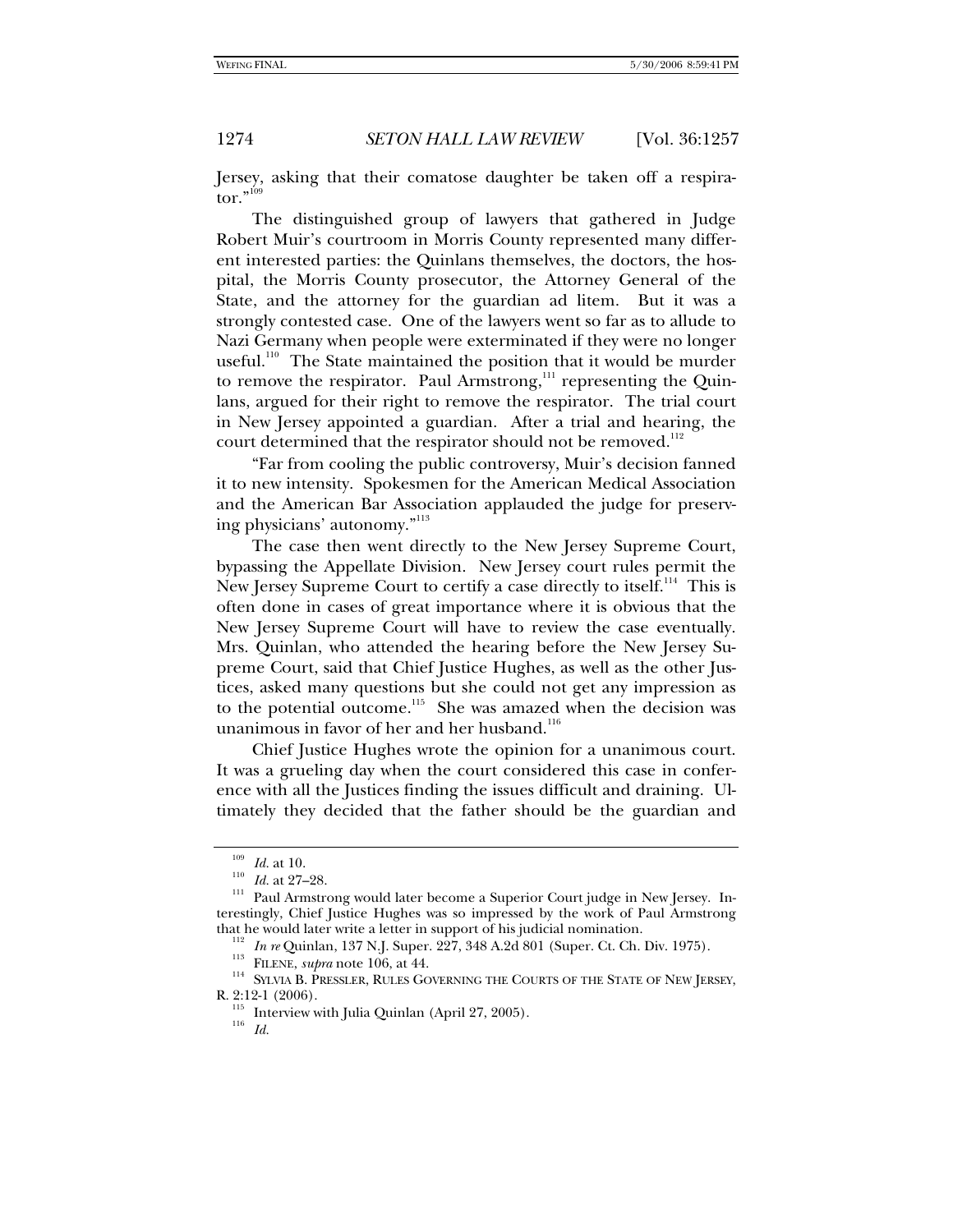have the power to decide in conjunction with the doctors and the ethics committee at the hospital whether or not to remove the respirator.<sup>117</sup> The Chief Justice has the power to assign the writing of opinions.<sup>118</sup> Chief Justice Hughes assigned himself this heart-wrenching opinion. Interestingly, Hughes, who always wrote his own opinions, wrote this opinion in North Carolina where his wife Betty Hughes was at a medical clinic. As Hughes said: "'In February, I went to Durham, N.C., to visit Betty who was there for treatment for diabetes. I was due to go from there to Japan where I had a commitment. Betty said, "Tell the Japanese that they'll have to wait. That girl is dying. Sit down this afternoon and get going." I wrote the opinion down there." $n^{119}$ 

The opinion details the findings of the doctors concerning the condition of Karen Ann. "Dr. Morse and other expert physicians who examined her characterized Karen as being in a 'chronic persistent vegetative state.' Dr. Fred Plum, one of such expert witnesses, defined this as a 'subject who remains with the capacity to maintain the vegetative parts of neurological function but who \* \* \* no longer has any cognitive function.'"120 Hughes further described her condition: "Karen is described as emaciated, having suffered a weight loss of at least 40 pounds, and undergoing a continuing deteriorative process. Her posture is described as fetal-like and grotesque; there is extreme flexion-rigidity of the arms, legs and related muscles and her joints are severely rigid and deformed."<sup>121</sup> The doctors also agreed that she was not brain dead under the then-existing definitions.<sup>122</sup> The testimony further indicated that removal of the respirator would result in her death; however, how long she would live after the removal of the respirator was not known.<sup>123</sup>

<sup>&</sup>lt;sup>117</sup> In re Quinlan, 70 N.J. 10, 55, 355 A.2d 647, 671–72 (1976).<br><sup>118</sup> SYLVIA B. PRESSLER, RULES GOVERNING THE COURTS OF THE STATE OF NEW JERSEY, R. 2:13-1(a) (2006) ("The Chief Justice . . . shall preside over sessions and conferences of the court and shall sign all orders relating to the administration of the judi-

cial system.").<br><sup>119</sup> Regina Murray, *Richard Hughes (II*), TRENTONIAN (Trenton, N.J.), Nov. 23,<br>1986, at 52.

<sup>&</sup>lt;sup>120</sup> *Quinlan*, 70 N.J. at 24, 355 A.2d at 654 (alteration in original).<br><sup>121</sup> *Id.* at 26, 355 A.2d at 655.<br><sup>122</sup> *Id.* at 24, 355 A.2d at 654.<br><sup>123</sup> The doctors had predicted that even with the respirator she would pro not live long. As Hughes said, "no physician risked the opinion that she could live more than a year and indeed she may die much earlier." *Id.* at 26, 355 A.2d at 655. He also said "removal from the respirator would cause her death soon, although the time cannot be stated with more precision." *Id.*, 355 A.2d at 656. In fact she lived for many years after the respirator was removed.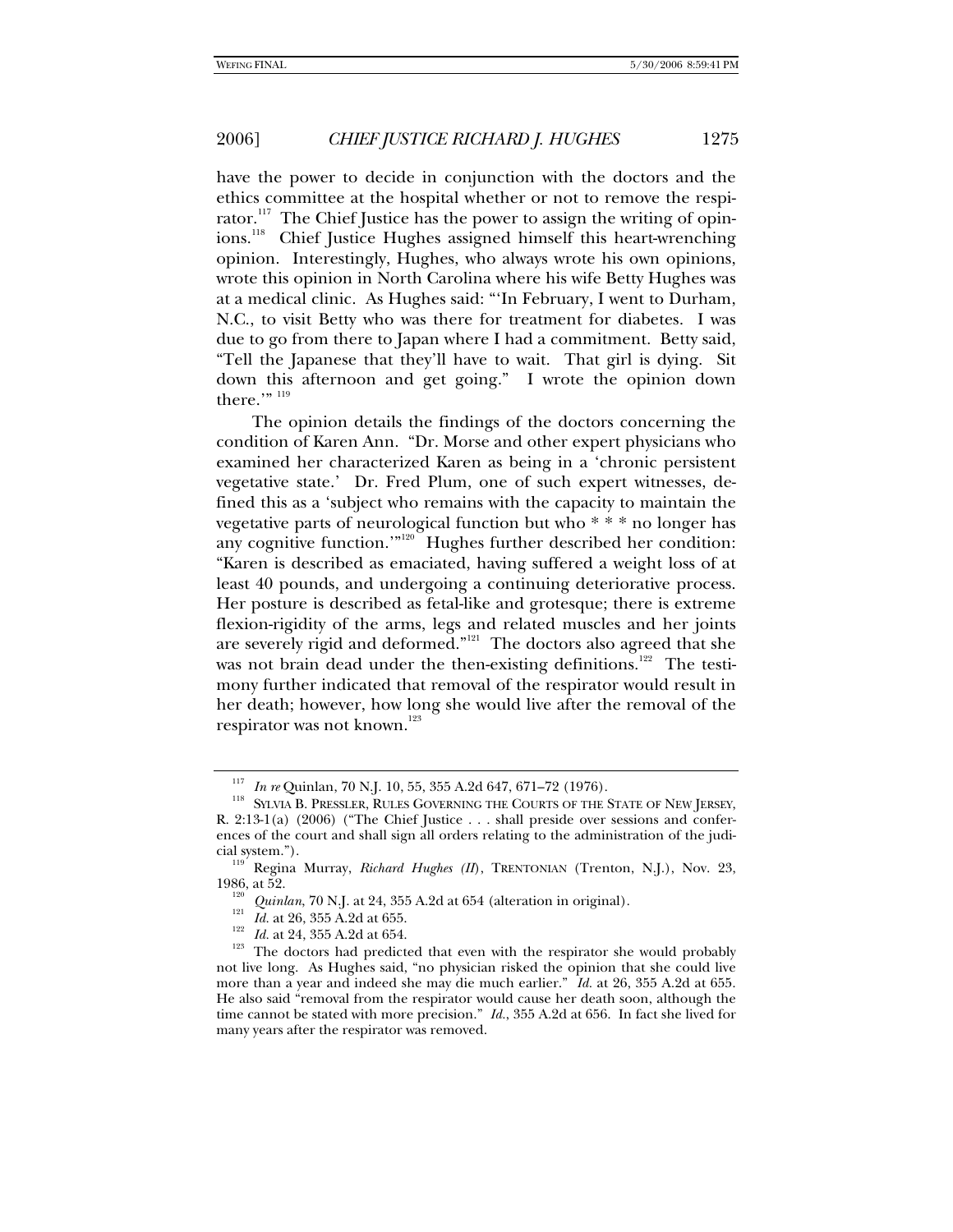The court looked at a number of different legal theories,  $124$  but turned to the right to privacy as the determining legal principle. This right had been found in both the United States Constitution<sup>125</sup> and the New Jersey Constitution.<sup>126</sup> While the court recognized that the right to privacy was not without limitation, it determined that it did encompass the right of a person to refuse life-sustaining treatment.<sup>127</sup> The court said that: "Presumably this [privacy] right is broad enough to encompass a patient's decision to decline medical treatment under certain circumstances, in much the same way as it is broad enough to encompass a woman's decision to terminate pregnancy under certain conditions."128 The court recognized the State's interest in preserving life, but went on to say:

We think that the State's interest *contra* weakens and the individual's right to privacy grows as the degree of bodily invasion increases and the prognosis dims. . . . It is for that reason that we believe Karen's choice, if she were competent to make it, would be vindicated by the law. Her prognosis is extremely poor,—she will never resume cognitive life. And the bodily invasion is very great,—she requires 24 hour intensive nursing care, antibiotics, the assistance of a respirator, a catheter and feeding tube.<sup>129</sup>

Normally, a competent person could form his or her own opinion as to accepting or rejecting the respirator, but in this case Karen was unable to make that decision. The court held that the father, as guardian, in conjunction with the doctors and the ethics board of the hospital could make that decision.<sup>130</sup> In the conclusion of the opinion, Chief Justice Hughes summed up his opinion:

 We repeat for the sake of emphasis and clarity that upon the concurrence of the guardian and family of Karen, should the responsible attending physicians conclude that there is no reasonable possibility of Karen's ever emerging from her present comatose condition to a cognitive, sapient state and that the lifesupport apparatus now being administered to Karen should be discontinued, they shall consult with the hospital "Ethics Committee" or like body of the institution in which Karen is then hospital-

 $^{124}$   $\,$  Id. at 35–39, 355 A.2d at 661–63 (discussing free exercise of religion and cruel and unusual punishment).

Griswold v. Connecticut, 381 U.S. 479, 485 (1965) (recognizing a "'right to privacy, no less important than any other right carefully and particularly reserved to the people.").

<sup>&</sup>lt;sup>126</sup> N.J. CONST. art. I, § 1.<br><sup>127</sup> *Quinlan*, 70 N.J. at 39–40, 355 A.2d.at 663.<br><sup>128</sup> *Id.* at 40, 355 A.2d at 663.<br><sup>129</sup> *Id.* at 41, 355 A.2d at 664.<br>*130 Id.*, 355 A.2d at 664.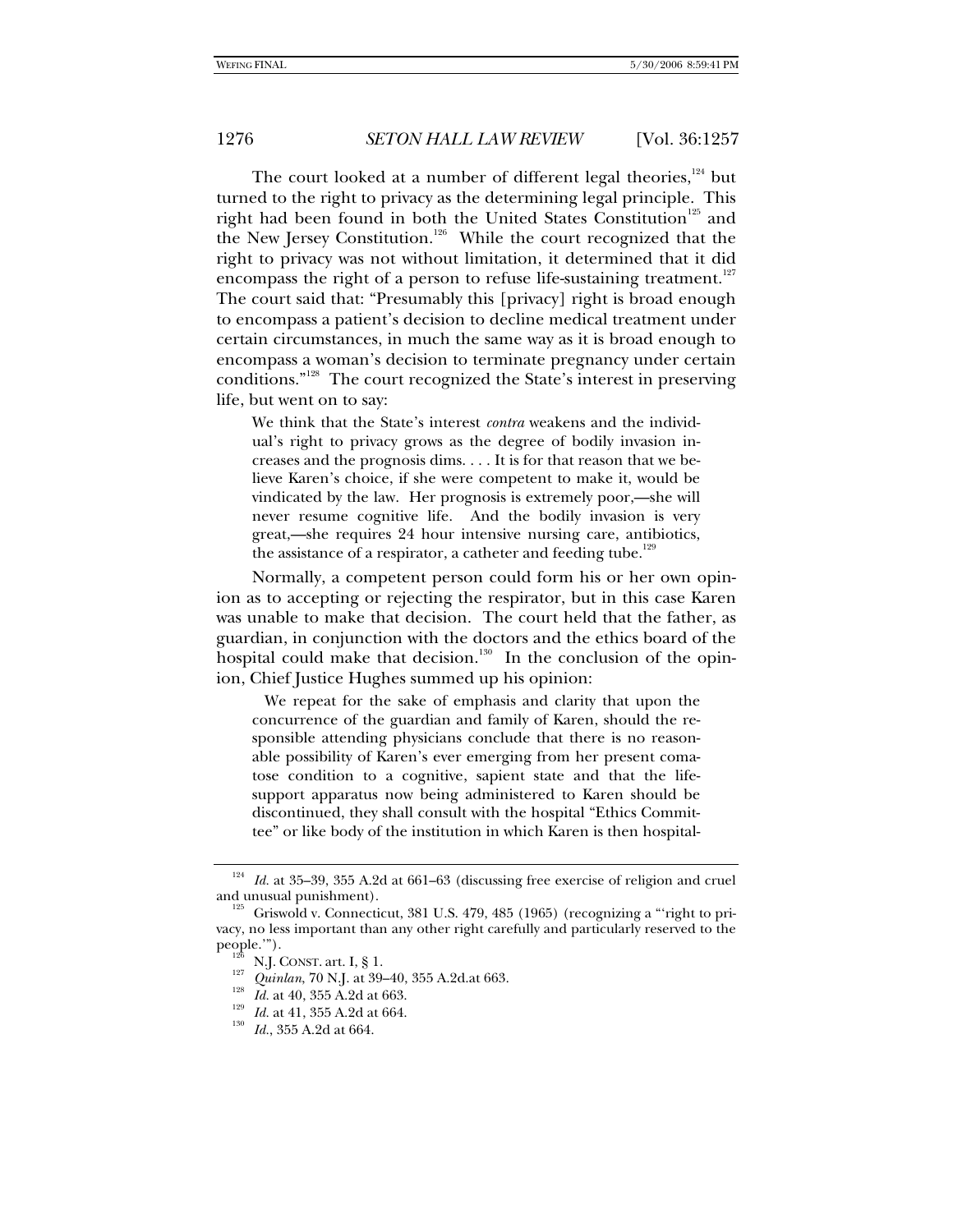ized. If that consultative body agrees that there is no reasonable possibility of Karen's ever emerging from her present comatose condition to a cognitive, sapient state, the present life-support system may be withdrawn and said action shall be without any civil or criminal liability therefor on the part of any participant, whether guardian, physician, hospital or others.<sup>131</sup>

Chief Justice Hughes did not directly reverse Judge Muir.<sup>132</sup> Chief Justice Hughes believed that under the state of the law at the time, the trial court's opinion was correct. It was necessary for the highest court of the State to make this ground-breaking decision.

One of the striking things about the decision is the long description given of the Roman Catholic position on the issue.<sup>133</sup> The New Jersey Supreme Court recognized that the Catholic Church would not prohibit the removal of the respirator. Hughes said: "the 'Catholic view' of religious neutrality in the circumstances of this case is considered by the Court only in the aspect of its impact upon the conscience, motivation and purpose of the intending guardian, Joseph Quinlan, and not as a precedent in terms of the civil law."<sup>134</sup> It is true that Joseph Quinlan was a Catholic and had looked into the Catholic position before he decided to request the removal of the feeding tube.<sup>135</sup> He would not have made that decision if he learned that the Catholic Church would prohibit the removal. However, such a recitation of the Catholic Church's position was not necessary to determine the propriety of the choice of Joseph Quinlan as guardian for his daughter. It appeared that Hughes wanted to assure himself of the morality of the decision he was making. As a devout Catholic, the Church's position on this matter would assure him of the morality of the decision.

The announcement of the court's decision was first page news in all the newspapers in this country and even around the world. "Opening the CBS Evening News, Walter Cronkite announced in somber tones: 'The Supreme Court of New Jersey ruled today on an issue that has tormented the consciences of the legal and medical professions."<sup>136</sup>

<sup>&</sup>lt;sup>131</sup> *Id.* at 55, 355 A.2d at 671–72.<br>
<sup>132</sup> *Id.* at 42, 355 A.2d at 664.<br> *Quinlan*, 70 N.J. at 33–34, 355 A.2d at 660.<br> *Id.* at 33, 355 A.2d at 660.<br> *Id.* at 30, 355 A.2d at 657.<br>
FILENE, *supra* note 106, at 93.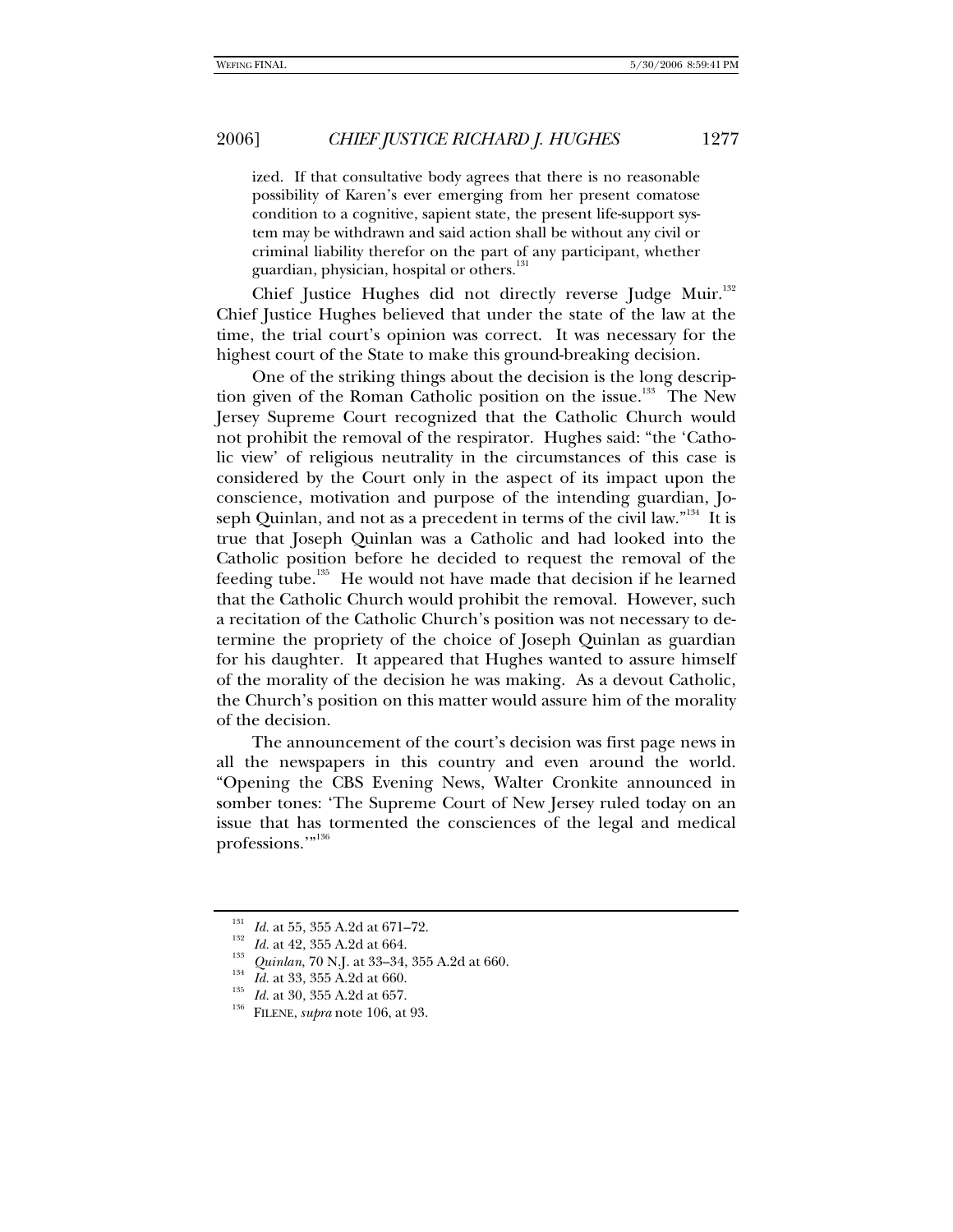After the opinion was issued, the respirator was removed.<sup>137</sup> Despite the opinions of the doctors, Karen did not die as a result of the removal. She lived for more than nine years. In part, her survival resulted from her slow weaning from the respirator. "The doctors and staff were working to 'wean' Karen. Every few days they detached the respirator and stood by, ready to reinsert it the moment she seemed in danger of expiring. At first she was able to breathe on her own for an hour, then two hours, then longer."<sup>138</sup> Eventually she was successfully weaned and lived for many years in the continuing vegetative state. The parents never returned to court to request the removal of the feeding tube. Instead, they created a hospice program in honor of their daughter.<sup>139</sup>

Today, the decision of the court is probably seen as a given, but at the time it was a momentous and controversial decision. Since then, many courts have reached similar results.<sup>140</sup> Even the United States Supreme Court has discussed the issue in the *Cruzan* case.<sup>141</sup> In that case, the Court referred to *Quinlan* as the "seminal" case in the right to die area and assumed the existence of a constitutional right to refuse medical treatment. $142$  Many states have now adopted statutes permitting people to make living wills setting forth their desires in future situations if they are unable to make medical decisions.<sup>143</sup> (Unfortunately, the court battles over these issues have not ended because so many people do not create living wills.)

In more recent cases, the New Jersey Supreme Court has moved away from reliance on the right to privacy and toward reliance on the

<sup>&</sup>lt;sup>137</sup> *Id.* at 125–31.<br><sup>138</sup> *Id.* at 125.<br><sup>139</sup> Interview with Julia Quinlan (April 27, 2005).<br><sup>139</sup> Rob McStay, *Terminal Sedation: Palliative Care for Intractable Pain, Post Glucks-<br>berg <i>and* Quill, 29 AM. J.L. & MED.

Cruzan v. Dir., Mo. Dep't of Health, 497 U.S. 261 (1990). The majority opinion in *Cruzan* left open the question of whether the Due Process Clause of the Fourteenth Amendment to the United States Constitution establishes a right to refuse lifesaving medical treatment. *Id.* at 279 & n.7. Chief Justice Rehnquist only assumed that such a right existed for the purpose of deciding the case. *Id.* at 279. The opinions of the four dissenting Justices, and the concurring opinion of Justice O'Connor, indicate that at least five Justices, on the date the *Cruzan* opinion was decided, believed that there was a right of a mentally competent adult to refuse lifesaving medical treatment or lifesaving nutrition. However, there was no majority opinion or ruling regarding the issue of whether there is a 'right to die.' JOHN E. NOWAK & RONALD

D. ROTUNDA, CONSTITUTIONAL LAW 982 (7th ed. 2004).<br><sup>142</sup> *Cruzan*, 497 U.S. at 270, 300–01.<br><sup>143</sup> Carole Ann Mooney, *Deciding Not to Resuscitate Hospital Patients: Medical and Legal Perspectives*, 1986 U. ILL. L. REV. 1025, 1053 n.165.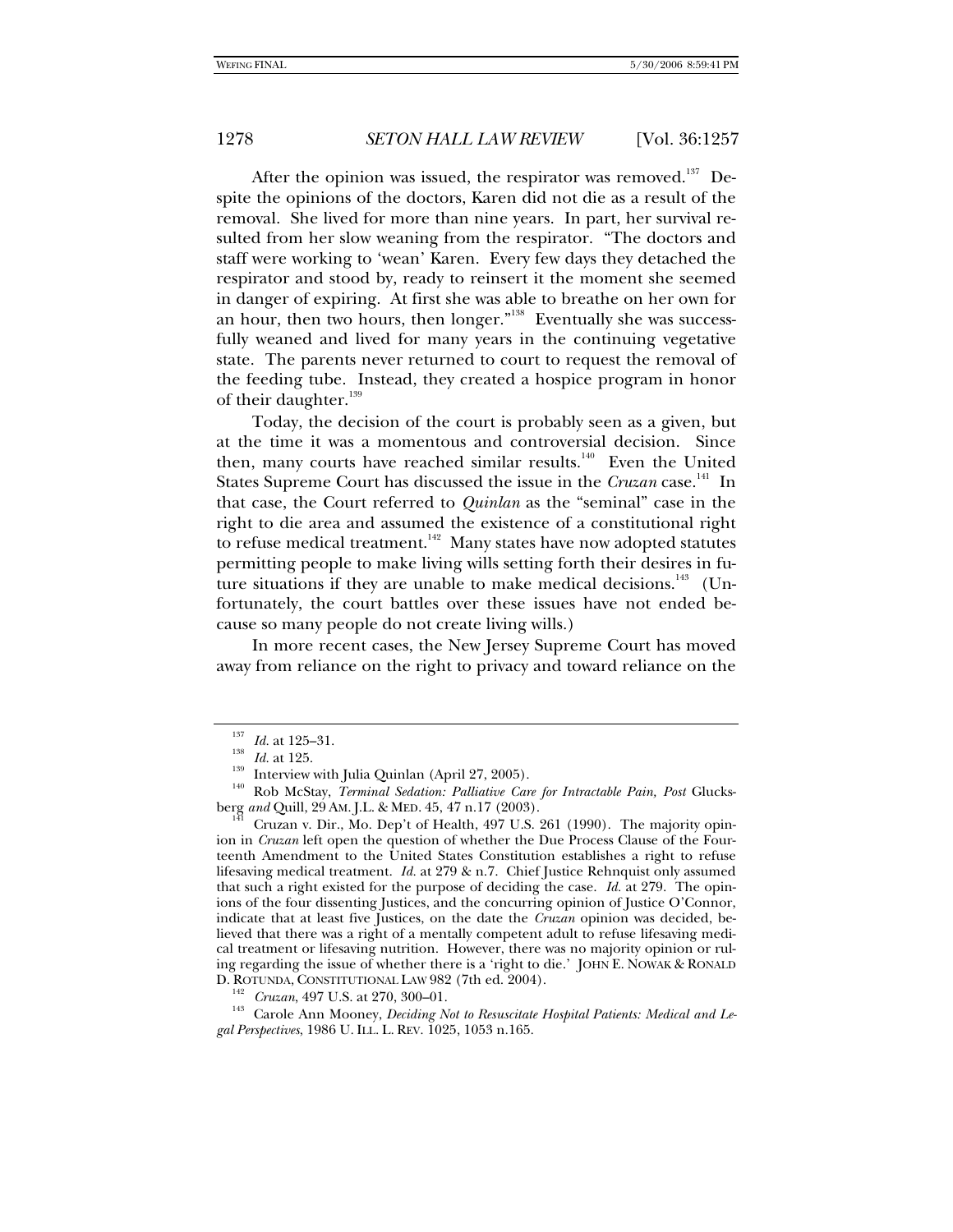common law right to refuse medical treatment.<sup>144</sup> Despite that, the *Quinlan* case stands as the beginning point in the evolution of legal thinking on the right to die.

In more recent years, the case of Theresa Marie Schiavo<sup>145</sup> gained notoriety similar to that of the *Quinlan* case. That case dealt with a situation in which the parents and husband of a woman in a coma disagreed as to whether she should be permitted to die. The differences between the two situations were great. First and perhaps most importantly, the family in the *Quinlan* case was united in their determination to request the removal of the respirator.<sup>146</sup> Secondly, the Quinlans never requested removal of the feeding tube, which was at issue in the *Schiavo* case. In the *Schiavo* case the parents and the husband were in disagreement whether she would have wanted the feeding tube removed. The courts in Florida used a "clear and convincing" standard to determine that Mrs. Schiavo would have wanted the feeding tube removed.<sup>147</sup> The parents objected to that outcome and went to great lengths to prevent the removal. Ultimately the Florida Supreme Court affirmed the trial court's order that the feeding tube be removed<sup>148</sup> and Mrs. Schiavo died.<sup>149</sup>

While the issues in the *Quinlan* case and the *Schiavo* case were different, it is clear that the law that has developed in New Jersey since the *Quinlan* opinion would have permitted the removal of the feeding tube if it was determined that the person who was incompetent to make the decision would have wanted the removal. The New Jersey Supreme Court authorized the removal of both nutrition and hydration in *In re Conroy*.<sup>150</sup> The court carefully restricted the situations in which this would be allowed, but made it clear that, if it could be determined in someway that this would have been the wish of the

<sup>&</sup>lt;sup>144</sup> *In re* Conroy, 98 N.J. 321, 486 A.2d 1209 (1985).<br><sup>145</sup> Schiavo *ex rel*. Schindler v. Schiavo, 358 F. Supp. 2d 1161 (M.D. Fla. 2005). It must be noted that there were dozens of decisions made in this case over the course of ten years. The case cited above was the last substantive decision handed down be-

<sup>&</sup>lt;sup>146</sup> In re Quinlan, 70 N.J. 10, 28, 355 A.2d 647, 656 (1976).<br><sup>147</sup> In re Guardianship of Schiavo, No. 90-2908GD-003, 2000 WL 34546715, at \*6<br>(Fla. Cir. Ct. Feb. 11, 2000); *see also* FLA. STAT. ANN. § 765.101 (West 2002)

<sup>&</sup>lt;sup>148</sup> Bush v. Schiavo, 885 So. 2d 321 (Fla. 2004) (holding unconstitutional "Terri's Law," a law passed by the Florida Legislature allowing Florida Governor Jeb Bush to

intervene in the case). 149 Abby Goodnough, *Schiavo Dies, Ending Bitter Case Over Feeding Tube*, N.Y. TIMES, Apr. 1, 2005, at A1.

 $^{150}$  98 N.J. 321, 486 A.2d 1209 (1985).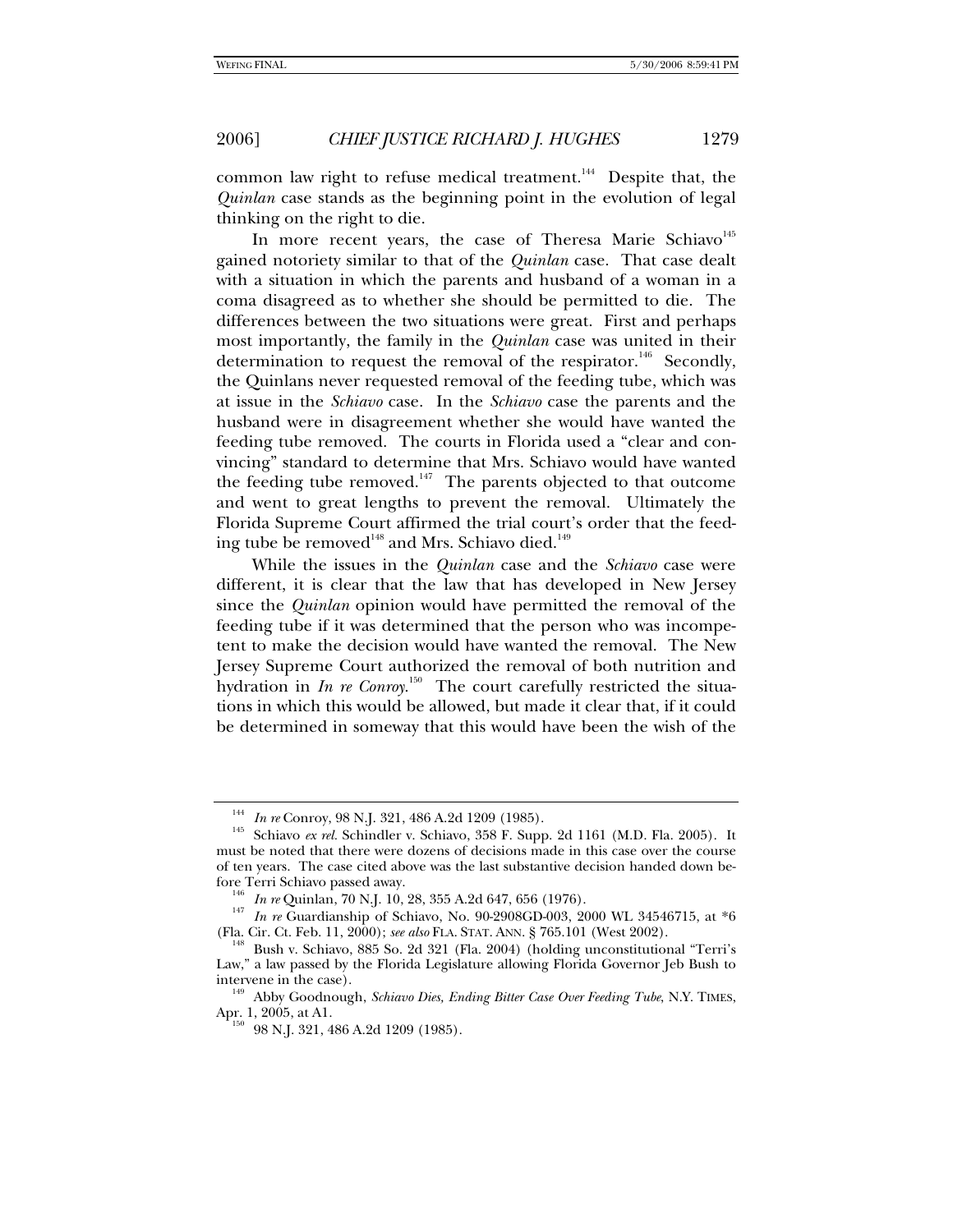incompetent, it would be permitted.<sup>151</sup> However, that case as well as *In re Peter*<sup>152</sup> dealt with elderly nursing home patients who had a limited life expectancy even with the artificial support. In *In re Nancy Ellen Jobes*, 153 the New Jersey Supreme Court dealt with a woman who was only thirty-one years old. The trial court permitted the removal of the life-sustaining food nutrition system upon request of the husband who was joined in making this request by the parents of his wife.<sup>154</sup> As the New Jersey Supreme Court noted: "After a seven-day trial, the court found that Mr. Jobes had proved by clear and convincing evidence that his wife is in a persistent vegetative state with no prospect of improvement, and that, if competent, she would not want to be sustained by the j-tube under her present circumstances."<sup>155</sup> The New Jersey Supreme Court affirmed this decision. Thus, the New Jersey courts have moved beyond the decision of Chief Justice Hughes in *Quinlan* to further permit the right to die in those situations where the court believes that this is what the patient would have wanted.

Mrs. Quinlan indicated that she had never met Chief Justice Hughes before the case, although she and her husband always had a good opinion of Governor Hughes.<sup>156</sup> They respected him as a good and caring former Governor. But after the case was over, Hughes became friendly with the Quinlans and included them in many family events. Mrs. Quinlan recalled that he was a gracious and charming host. She considered it a privilege to be his friend. The Quinlans even sat with the family during the funeral of the Governor.<sup>157</sup>

<sup>&</sup>lt;sup>151</sup> The court used three different tests. First, the court used a subjective test when the actual wishes of the incompetent could be determined by the evidence. *Id.* at 360–61, 486 A.2d at 1229. It also adopted two objective tests. The first is a limitedobjective test when there is some evidence of the incompetent's wishes and the pain the incompetent is suffering outweighs the benefits of continued life. *Id.* at 361–62, 486 A.2d at 1230. The other objective test is the pure-objective test, which applies when there is no evidence of the incompetent's wishes. *Id.* at 365–66, 486 A.2d at 1231–32. It should be noted that Justice Handler in a dissenting opinion was dissatisfied with the test because he felt that it focused too narrowly on the issue of pain and failed to take into consideration other issues of human decency and independence. *Id.* at 394–96, 486 A.2d at 1247–48 (Handler, J., concurring in part and dissenting in

part).<br><sup>152</sup> 108 N.J. 365, 529 A.2d 419 (1987).<br><sup>153</sup> 108 N.J. 394, 529 A.2d 434 (1987).<br>*In re* Nancy Ellen Jobes, 210 N.J. Super. 543, 510 A.2d 133 (Super. Ct. Ch. Div.<br>1986).

 $155^{6}$  108 N.J. at 400, 529 A.2d at 437. The j-tube had been inserted through a hole

cut into her abdominal cavity. 156 Interview with Julia Quinlan, mother of Karen Ann Quinlan, in Sparta, N.J. (April 27, 2005). 157 *Id.*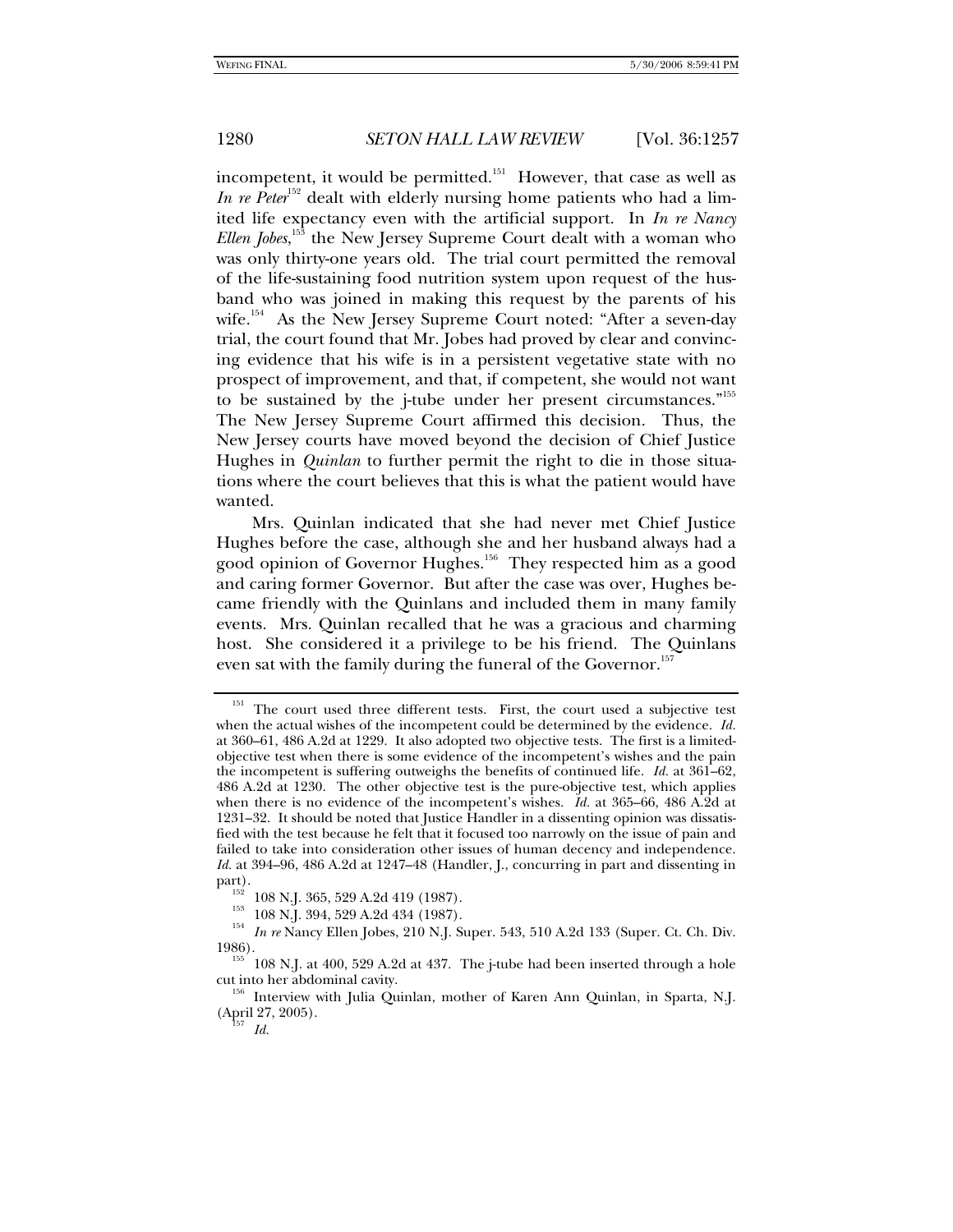HUGHES AS JUDICIAL CRAFTSMAN

Some justices and judges have their law clerks draft their opinions. Hughes did not. He wrote all his own opinions. A former clerk to Chief Justice Hughes stated that:

 When it came to opinion writing, Chief Justice Hughes did everything himself. In his chambers, there was a shelf over his desk, and his clerks would pull all the relevant volumes for him so he could use the cases when he needed them. This was no small task for him, because his eyesight was not the best. Only when he had completed his draft opinion would he share it with us for our input and comments. Generally that was minimal, because he had hit the target head-on.<sup>158</sup>

Another of his clerks wrote: "He drafted all of his own opinions. Our job was to then edit, beef up, find and check citations and test the bench memo that was written by other clerks to make sure that the law was correct. . . . But, he was the author from the 'get go.'"<sup>159</sup> Another clerk, while confirming that Hughes wrote all his own opinions, indicated that the Chief Justice gave him more of a role in helping to develop the State of the Judiciary speech Hughes gave to the Legislature.<sup>160</sup> He said that Hughes was particularly pleased with certain of the expressions he used in that speech.<sup>161</sup> In all Hughes wrote twentyseven majority opinions, five concurring opinions and twelve dissenting opinions. Of course, he joined in many other opinions. He may have written other opinions as well because the Court sometimes issues per curiam opinions, which are not signed. This is particularly true in cases dealing with lawyer discipline. Justice Pashman in a tribute to Chief Justice Hughes wrote:

 Richard Hughes did not merely supervise the workings of our court during this period; as Chief Justice, he felt it his duty to also personally pen many of the seminal decisions handed down during his tenure. His ability to grasp complexities in diverse fields of law is no better illustrated than by an enumeration of some of the varied areas in which he wrote: tort law, criminal procedure, rate-making, insurance law, secured transactions, education, civil service, and professional responsibility.<sup>162</sup>

<sup>&</sup>lt;sup>158</sup> Letter from Gary A. Ehrlich, *supra* note 25.<br><sup>159</sup> Letter from John M. Donnelly, former law clerk to Chief Justice Hughes, to au-<br>thor (April 13, 2005) (on file with author).

Interview with Hon. Ronald J. Hedges, United States Magistrate Judge, United States District Court for the District of New Jersey; former law clerk to Chief Justice Hughes, in Newark, N.J. (Jan. 24, 2005).<br><sup>161</sup> *Id.* <sup>162</sup> See Pashman, *supra* note 18, at 88 (footnotes omitted).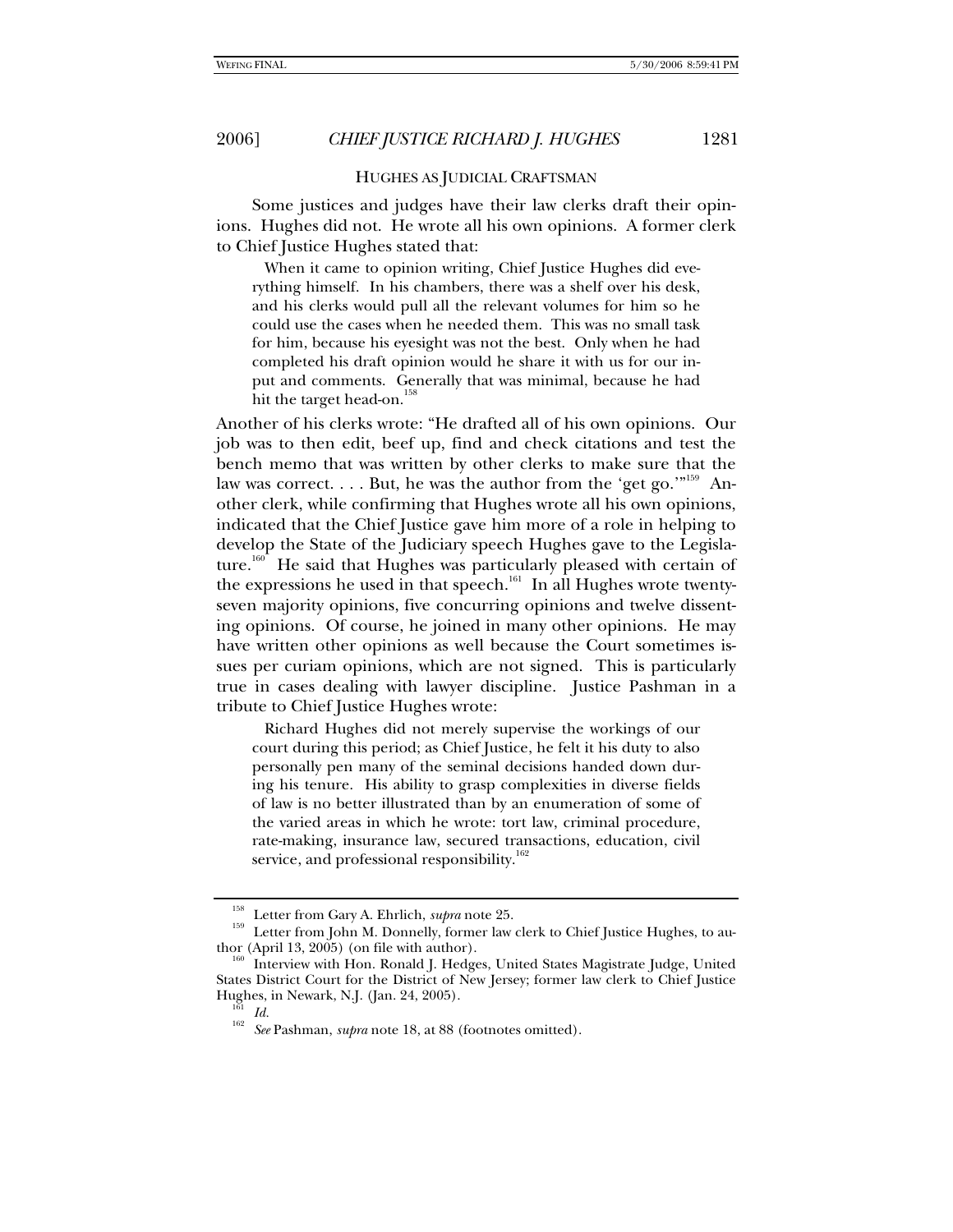#### ADMINISTRATOR OF THE COURT HUGHES

As noted, the position of Chief Justice in New Jersey is not purely judicial. It is also administrative. In his administrative role, Hughes initiated a system of judicial evaluation—the first in the country. He also appointed non-lawyers to the disciplinary committees dealing with improprieties of attorneys. He worked to reduce sentencing disparities within the counties and between the counties. He announced the first pre-trial intervention program in the country in an effort to keep young offenders and first-time offenders out of the criminal process. He even took a large group of judges on a tour of Rahway State Prison so that they would understand the consequences of their sentencing decisions.

Chief Justice Hughes gave a State of the Judiciary address to the Legislature in 1977. In that address he said: "So far as I can determine, this is the first time our branches of government have come together in the chambers of the Legislature to consider together the public interest in the administration of justice."<sup>163</sup> It would also be the last time such an event occurred.

In that address, he urged the Legislature to put a constitutional amendment on the ballot which would permit the County Courts to be merged into the Superior Courts in order to have a fully integrated judicial system. That Amendment was eventually placed on the ballot and passed.

Another reason for Hughes' appearance before the Legislature was his concern over judicial attrition. Under the New Jersey system, the Legislature determines the salaries of the judges. There are no automatic cost of living raises or any ability on the part of the judicial system to increase the salaries of the judges. At the time of the address by Governor Hughes, there had been no pay raise for many years. Hughes was well aware of the difficulty of living on a judicial salary since he had resigned from the judiciary many years earlier because the salary was not sufficient for him to raise his children. After discussing at length all the new initiatives and programs the judiciary had developed, Hughes said:

 The subject I am about to discuss, however, is so serious and urgent that a failure to act in this session of the Legislature could foreshadow, indeed almost invite, a beginning deterioration in the New Jersey court system. I do not want to see this happen—I do not believe either you or the people want it to happen. But

Richard J. Hughes, Chief Justice of the Supreme Court of New Jersey, State of the Judiciary Address to the Legislature 1 (Nov. 21, 1977) (transcript on file with author).